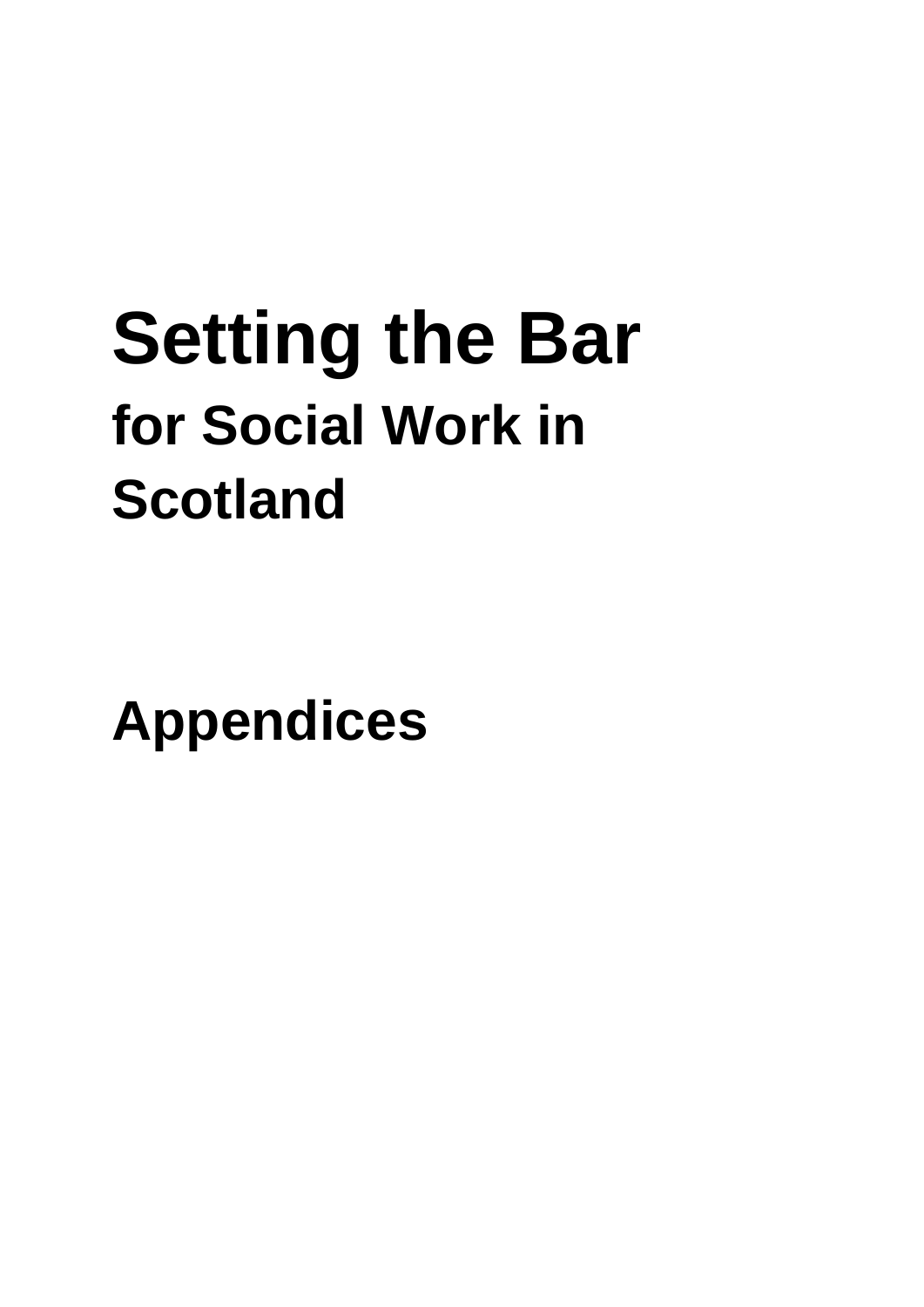# **Contents**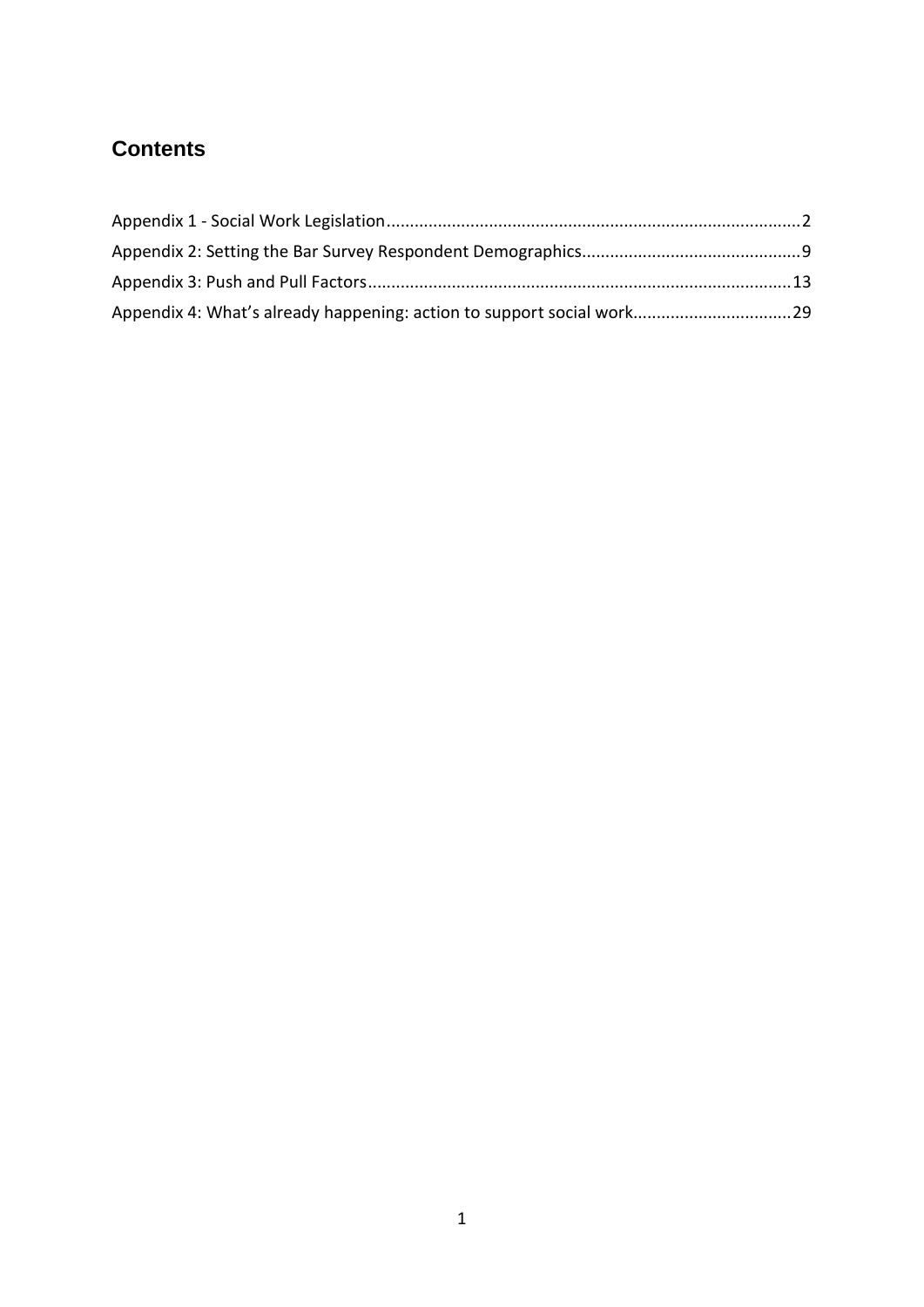# <span id="page-2-0"></span>**Appendix 1 - Social Work Legislation**

The statutory framework for social work services is contained in a raft of different pieces of legislation. It is a hugely complex and ever changing arena. This Appendix is not a comprehensive list of all legislation impacting on social work and social care. It sets out key primary pieces of legislation, to indicate the breadth and variety of legislation that social work currently needs to engage with.

Principal among the legislative list is the **Social Work (Scotland) Act 1968** which places a duty on all local authorities to "promote social welfare" and sets out their duty to assess a person's community care needs and decide whether to arrange services. It provides the foundation and basic structure for contemporary social work in Scotland, made provision for the establishment of local authority social work departments, the Children's Hearing system and requires local authorities to appoint Chief Social Work Officers. Since then the social work profession in Scotland has undergone a period of significant change – the overarching aim being to develop and improve early intervention services and support; built around the holistic needs of individuals, families and communities.

## **Children and Young People**

The Adoption (Scotland) Act 1978 consolidated the enactments relating to adoption in Scotland requiring local authorities to assess the needs of those involved in adoption and to appoint an adoption panel. It places duties on local authorities to assess the suitability of individuals with whom a child is placed for adoption (updated in 2007).

The Foster Children (Scotland) Act 1984 regulates the placing of children in foster homes. It places a general duty to secure the welfare of foster children within their area, with the local authority required to ensure the foster parents and accommodation are satisfactory, make regular checks and remove children from unsuitable premises.

The Children (Scotland) Act 1995 still provides the main legal framework for child welfare and protection in Scotland. Local authorities have a duty to safeguard and promote the welfare of children in their area. Section 19 sets out the responsibilities for each local authority to prepare plans for children's services in their area. This legislation also provides the power for a social worker to remove a child to a place of safety.

The Children Leaving Care Act 2000 created new duties in relation to planning for children whose status as looked after children will be ending and simplified the arrangement for financial support.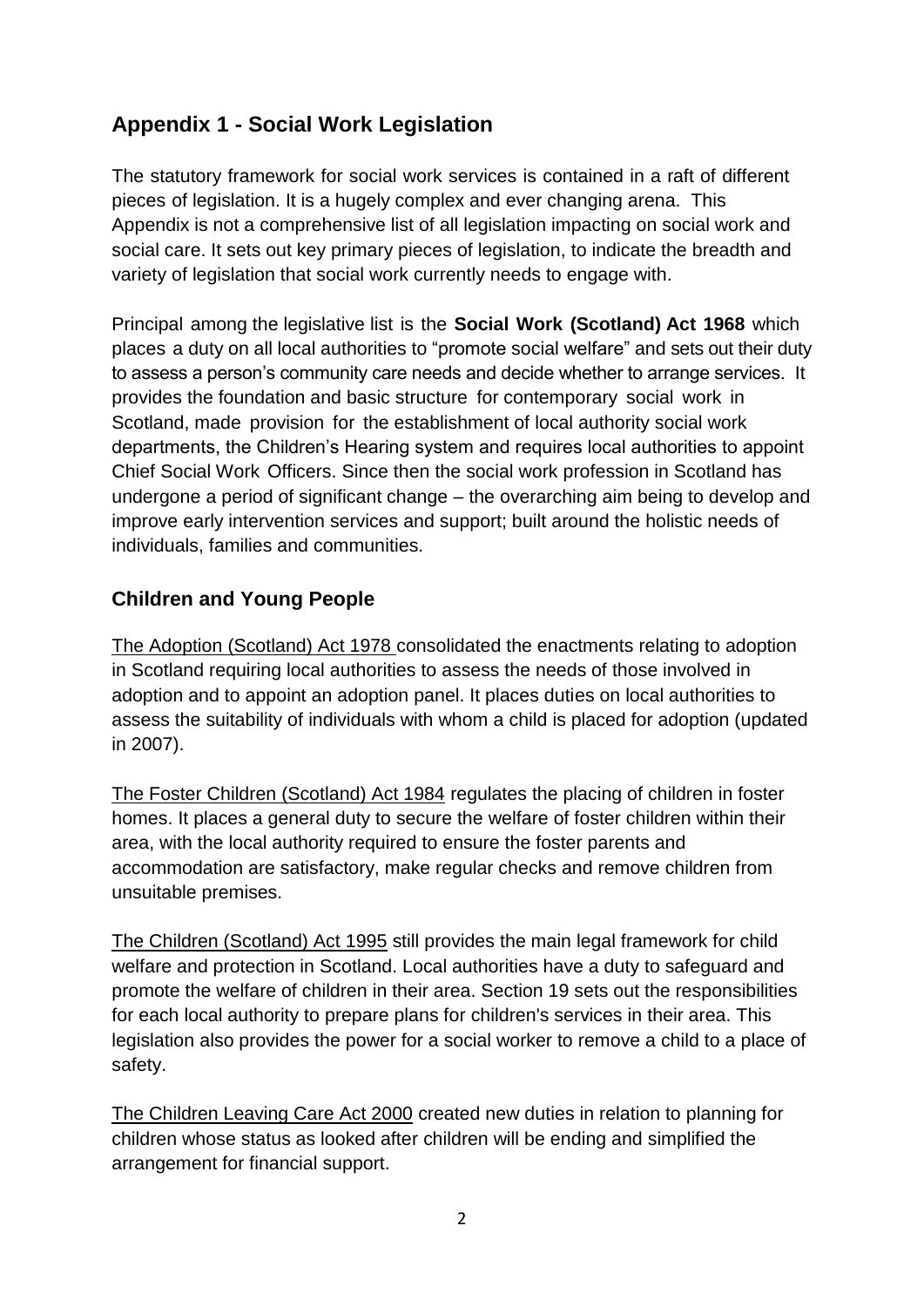The Protection of Children Act (Scotland) 2003 provided for a list of individuals considered unsuitable to work with children to be established and maintained by the Scottish Ministers and for those on the list to be banned from working with children. An individual who knows that he or she is listed commits an offence if he or she works in a child care position whilst listed.

The Adoption & Children (Scotland) Act 2007 modernised the provisions of the Adoption Act 1978. It introduced permanence orders for long term fostering arrangements, extended the adoption support services framework, and allowed for the introduction of a national system of care allowances.

The Looked After Children (Scotland) Regulations 2009 set out the duties and functions of local authorities in respect of children who are looked after by them through care planning, the power to allow looked after children to be cared for either by their own parents or persons who have parental rights and responsibilities and makes provision for kinship care and foster care.

The Child Poverty Act (2010) enshrined a long standing Government commitment to eradicate child poverty throughout the UK. This required Westminster and the Scottish and Northern Ireland administrations to publish their own Child Poverty strategies and set four separate child poverty targets to be met by 2020 (see 2017 Act below for Scotland).

The Children's Hearings (Scotland) Act 2011 sets out the duties and powers of local authorities, constables, courts and other persons to refer all children who may be in need of compulsory measures of supervision to the Scottish Children's Reporter Administration, when actions are required to protect children from abuse and neglect.

Through the Act, Implementation of Secure Accommodation Authorisation (Scotland) Regulations 2013 ensures that the process around the placement of a child in secure accommodation is fair, transparent and in the best interests of the child.

The Children and Young People (Scotland) Act 2014 outlines the duties and planning arrangements that should be in place for children's services to safeguard, support and promote the wellbeing of children and young people. It brings into law key aspects of the GIRFEC approach, the mainstream multidisciplinary approach to supporting children and young people living in Scotland.

The Continuing Care (Scotland) Order 2015 enables the period to provide continuing care under section 26A (6) of the Children (Scotland) Act 1995 Act to be extended by a local authority until the date of that person's twenty-first birthday.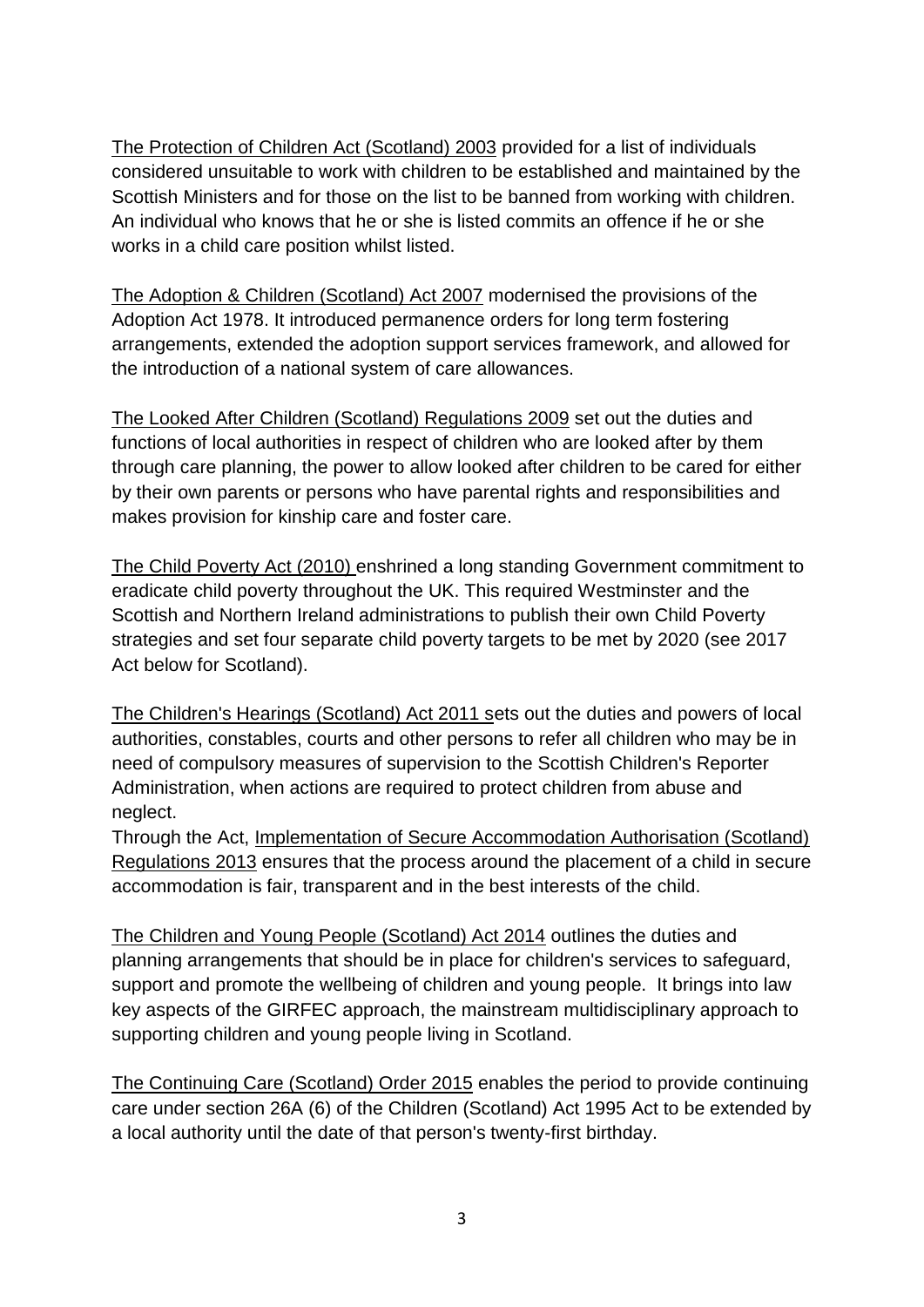The Child Poverty Act (Scotland) 2017 sets out targets to reduce the number of children experiencing the effects of poverty by 2030 and introduces the duty on local authorities to jointly prepare and publish annual report with Health Board in respect of measures taken or proposed to be taken to reduce child poverty.

The [Children \(Equal Protection from Assault\) \(Scotland\) Act 2019](https://www.legislation.gov.uk/asp/2019/16/contents) recognises that children are entitled to protection from physical violence to the same extent as adults, and removes the state's imprimatur from physical punishment as an acceptable parenting strategy. Individuals within statutory bodies can consider existing policies and practices in place in their organisation on what can be done if someone becomes aware that an unlawful act has taken place.

## **Adults**

Chronically Sick and Disabled Persons Act 1972 compelled local authorities to assess the needs and provide specific services to chronically sick and disabled persons. The act also placed a duty on local authorities to find out how many people in their areas required services and assistance, publish information on the services available and inform those who were in receipt of services about the services most suited to their needs.

Disabled Persons Act 1986 sought to improve services for disabled people, by strengthening their voice through making provision for representation and placing additional duties on local authorities,

Disabled Persons (Services, Consultation and Representatives) Act 1986 permits an authorised representative to be appointed for a disabled person. It also requires that for a person with a mental disorder who has been in hospital for a continuous period of at least six months both health and the local authority should be notified and carry out an assessment of the person's needs.

Community Care Direct Payments Act 1996 created the opportunity for a local authority, as an alternative to the provision of care, to make a Direct Payment to an individual to enable them to arrange their own support for assessed needs.

The Adults with Incapacity (Scotland) Act 2000 provided for decisions around finances and health/welfare to be made on behalf of adults who lack legal capacity to do so themselves because of acquired brain injury, dementia related illnesses, mental disorder or inability to communicate. Social work has a duty to apply for Welfare Guardianship, or for an Intervention Order or for the Financial Guardian where necessary.

The Community Care & Health (Scotland) Act 2002 introduced Free Personal Care to people over the age of 65 whose social work assessment identified that they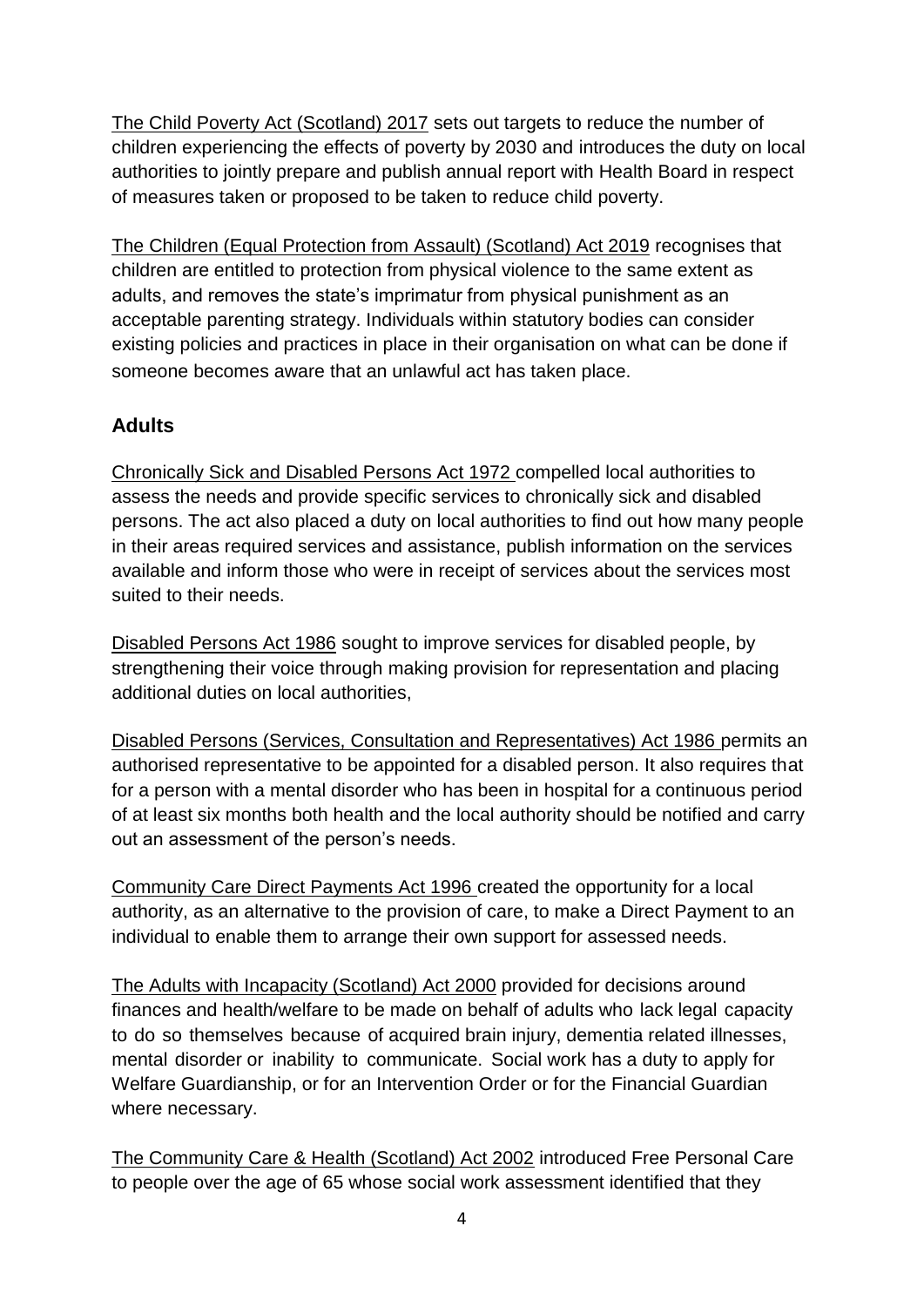required it. The provision of free personal care has from 1 April 2019, extended to all adults, not just those age 65 or over.

The Adult Support and Protection (Scotland) Act 2007 Introduced new provisions for the protection of adults at risk of abuse, including inspection and investigation powers for local authorities and a range of interventions. Social work has a duty to make enquiries about a person's well-being, property or financial affairs where it is believes a person is an adult at risk. Adult Protection Committees were placed on a statutory footing.

## **Mental Health**

The Mental Health (Care and Treatment) Scotland Act 2003 (Amended in 2015) outlined particular duties for local authorities to make sure that people with mental disorder and learning disability get care and support services in the community. Local authorities must also appoint a suitable number of Mental Health Officers (social workers with an accredited mental health qualification) for their area to carry out the statutory functions of the Act.

The Mental Health (Scotland) Act 2015 changed the Mental Health (Care and Treatment) (Scotland) Act 2003 to allow service users with a mental disorder to access effective treatment quickly and easily.

### **Justice**

The Crime and Disorder Act 1990 requires social workers to supervise serious sexual and violent offenders on release from prison.

The Criminal Procedure (Scotland) Act 1995 gave local authorities duties in relation to offenders. They have a duty to provide social enquiry reports to assist courts in the disposal of cases. They also have a duty to supervise certain non-custodial sentences. Mental Health Officers (social workers) have duties under this act to compile statutory reports.

The Criminal Justice (Scotland) Act 2003 provides a clearer and more flexible sentencing framework and the requirement to prepare risk management plans

The Management of Offenders etc (Scotland) Act (2005) (established new community justice authorities to facilitate the co-ordinated delivery of community justice services. It required the police, local authorities and the Scottish Prison Service to establish Multi Agency Public Protection Arrangements (MAPPA) for assessing and managing the risk posed by sexual and violent offenders, including those who have offended against children.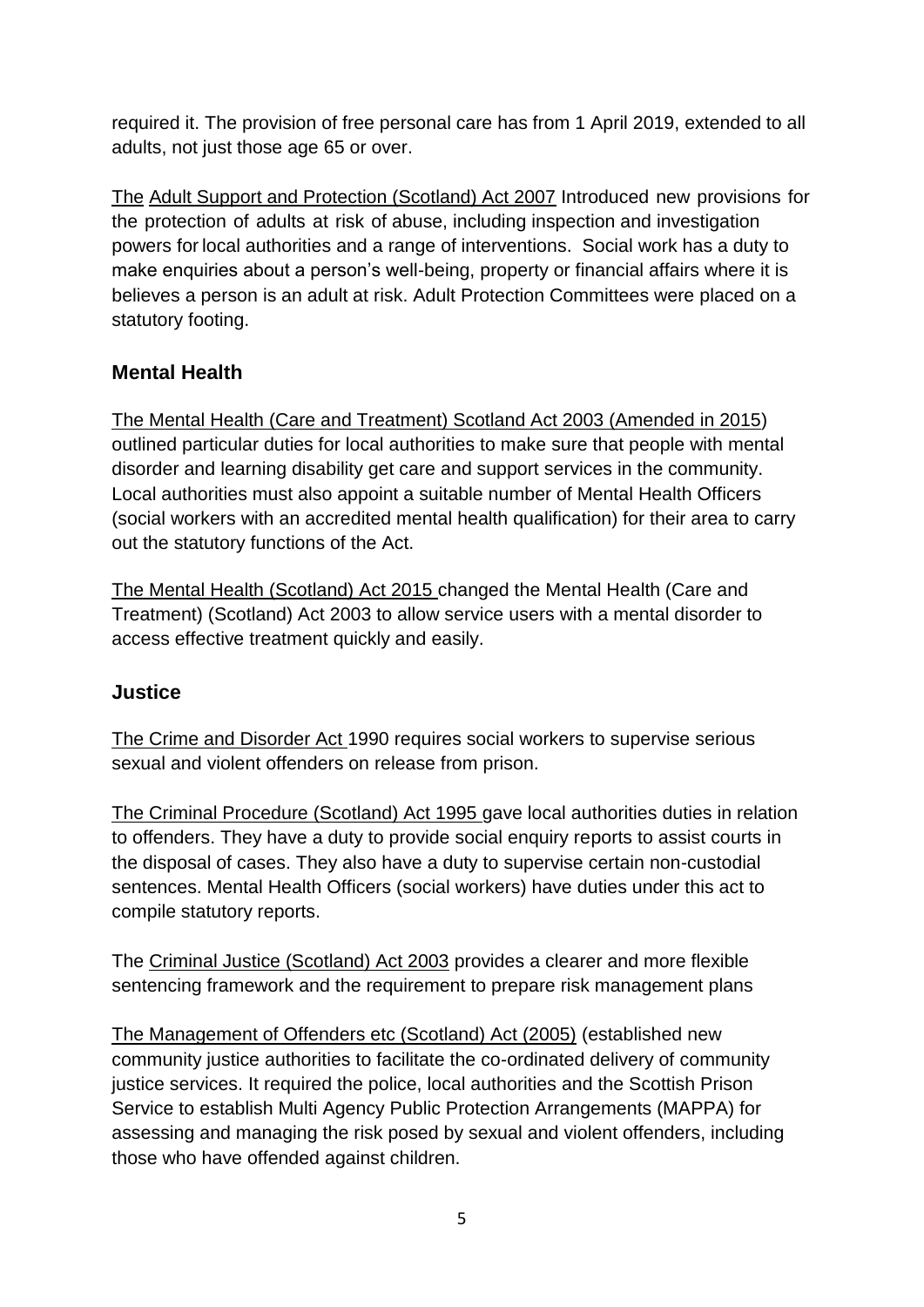The Community Justice and Licensing (Scotland) Act 2010 introduced "Community Payback Orders" with wide application. This Act also replaced "Probation Orders" with "Supervision Requirements".

The Community Justice (Scotland) Act 2016 established the legislative framework for the model for community justice - its aim "to help create a stronger community justice system based on local collaborative strategic planning and delivery, with national leadership, support and assurance". This Act established Community Justice Scotland as the responsible national body overseeing local level Community Justice Partnerships.

The Management of Offenders (Scotland) Act 2019 introduced a number of important changes to improve the criminal justice system in Scotland. The Act gives effect to key parts of the National Strategy for Community Justice, adopting a preventative approach to not only reduce crime and the number of future victims of crime, but to help create a more just, equitable, and inclusive society where people's life chances are improved and where the best use is made of Scotland's public resources.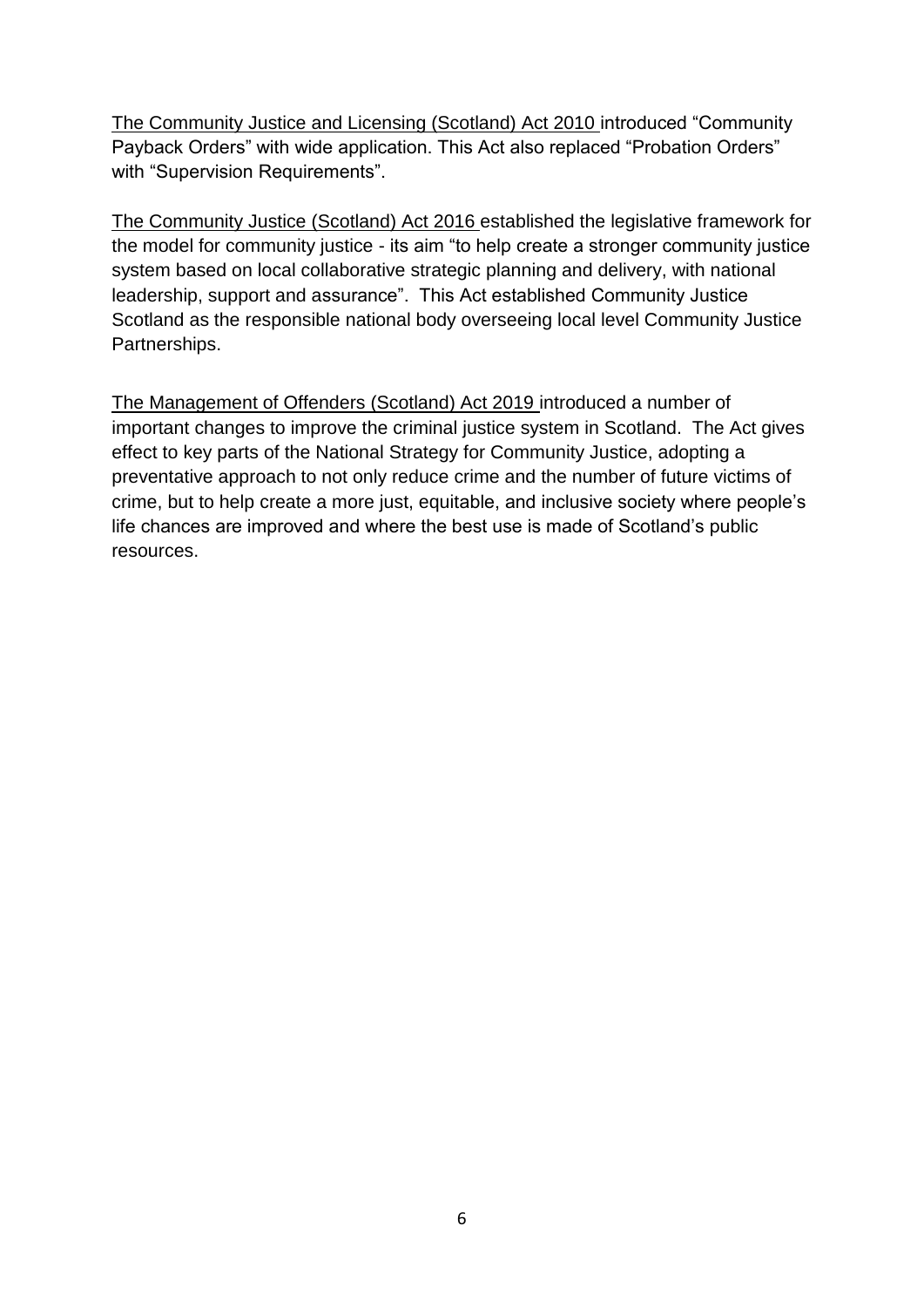# **Carers**

The Carers (Recognition & Services) Act 1995 introduced the rights of carers to assessment and support UK wide.

The rights enacted through the 1995 Act were quite limited and were extended by the Community Care and Health (Scotland) Act 2002 and then more significantly, by the Carers (Scotland) Act 2016 which established new extensive rights for carers including young carers i.e. right to a Carers Assessment and a Carer Support Plan.

## **Regulation**

The Regulation of Care (Scotland) Act 2001 established the Scottish Social Services Council (SSSC) as the regulator of the workforce in Scotland through registration, the publication of Codes of Practice for social service workers and their employers and quality assurance of education and training across the sector. The Regulation of Care (Scotland) Act 2001 (much of which has been repealed by the Public Services Reform

Act (Scotland) 2010) gave protection of title to social workers in Scotland.

The Public Services Reform Act (Scotland) 2010 created Social Care and Social **Work** 

Improvement Scotland (known more popularly as the Care Inspectorate) with a remit to inspect and publish reports upon public and private providers of care, social work and child protection services.

# **Generic**

The National Health Service and Community Care Act 1990. This UK wide legislation, attempted to address demographic and consequential resource issues by introducing the market into social care, with a mixture of public and private provision to meet increasing pressures and expenditure. All services depended on social work assessment of need (commonly called community care assessments). This mirrored the emphasis on assessment in Children's legislation and effectively moved a social worker's main professional duty away from the direct provision of support embedded in the Social Work (Scotland) Act 1968.

The Human Rights Act 1998 makes it obligatory for all UK public bodies to act in compliance with the European Convention on Human Rights (ECHR). This Act directly influences social work practice and planning. For example, under Article 8 of the ECHR, the "right to family life" obliges local authorities to provide assistance.

The Welfare Reform Act 2009 brings together existing welfare benefits into a single system of payment. Roll out of Universal Credit increased pressure on local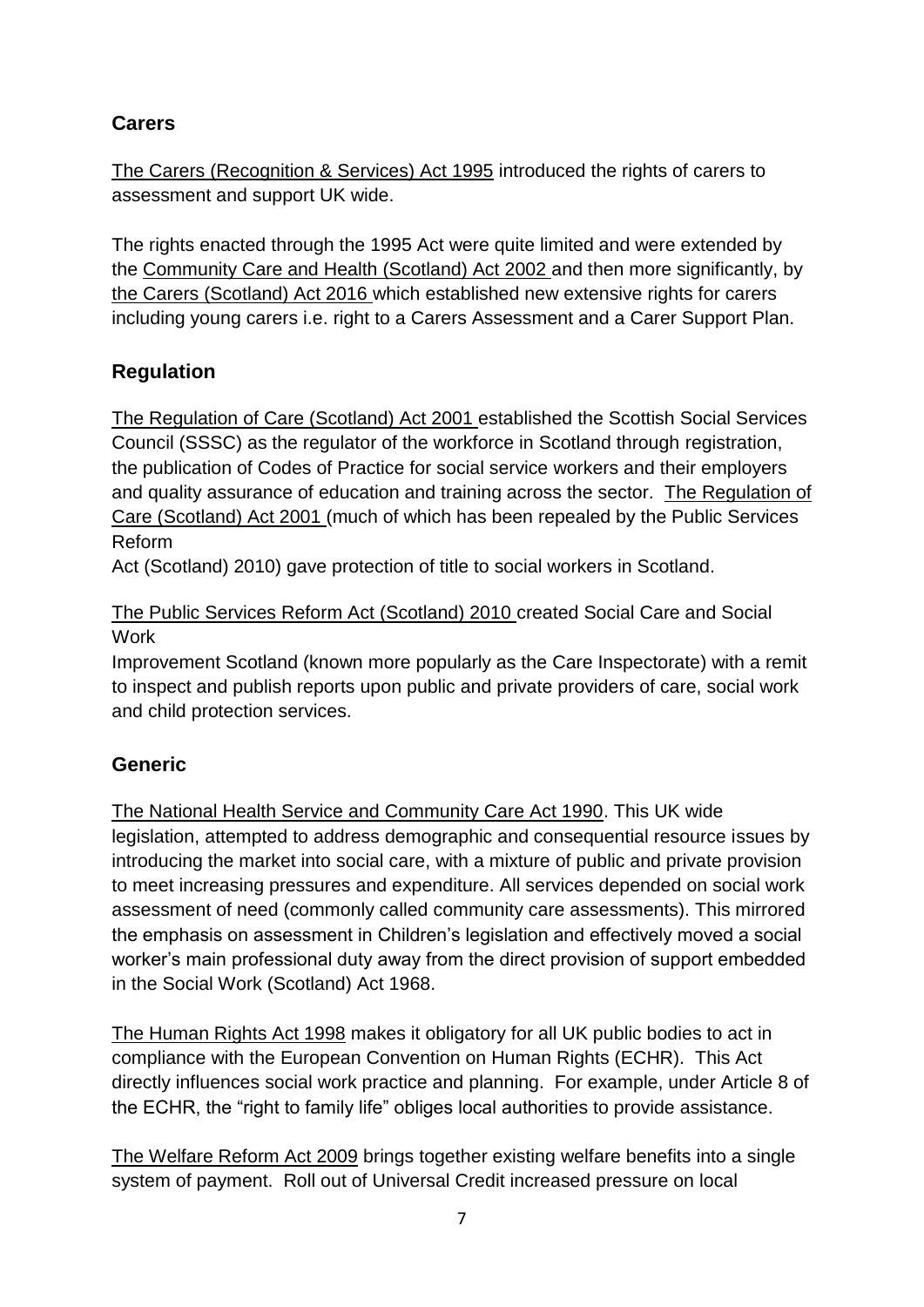authorities for help with destitution (largely picked up through the very widespread creation by the voluntary sector of Foodbanks).

The Equalities Act (2010) brings together and update various pieces of antidiscrimination and anti-oppression legislation that had been enacted over the years (including Sex Discrimination Act 1975; Race Relations Act 1976; Disability Discrimination Act 1995.

Social Care (Self-directed Support) (Scotland) Act 2013 provided a duty to offer the direct payment option and to "give effect to" the person's choice of a direct payment with a duty to have regard to the general principles of collaboration, informed choice and the involvement of individuals using services in the assessment and provision of support. It applies to people of all ages including children and young people.

The Public Bodies (Joint Working) (Scotland) Act 2014 requires Councils and NHS Boards to create an integration authority to be responsible for the strategic planning of adult social care services, some health services and other functions delegated to it. The Act also allows councils to integrate children's and families' services and criminal justice social work.

The Data Protection Act 2018 and GDPR – significant UK legislation that social workers need to constantly assess in terms of information sharing with other key professionals and record keeping of case notes. This is of significant importance in relation to protection and safeguarding duties.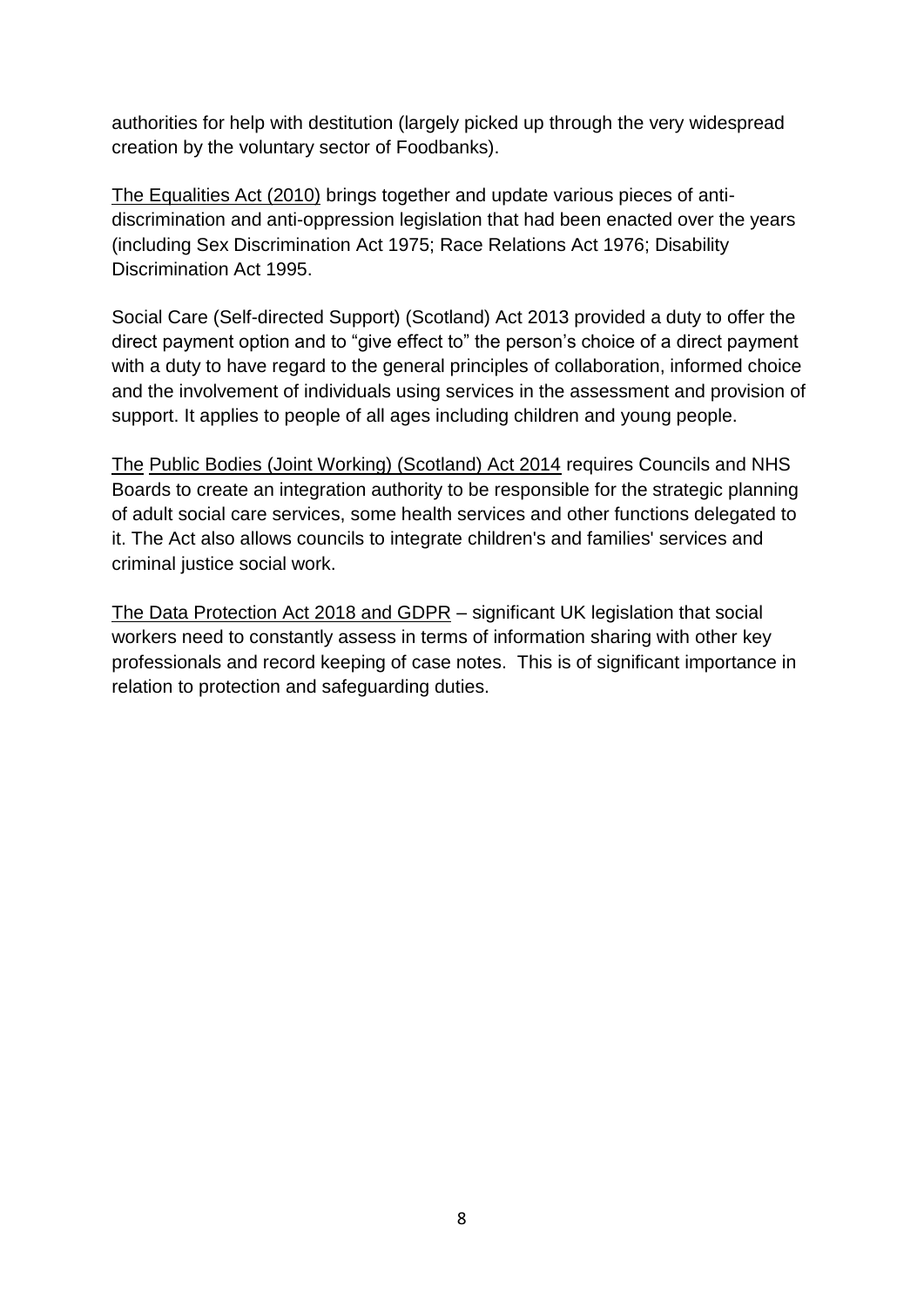## <span id="page-9-0"></span>**Appendix 2: Setting the Bar Survey Respondent Demographics**

The survey received **1588** responses, of which **1552**<sup>1</sup> were from practising fieldwork social workers employed by local authorities / HSCPs in Scotland. This represents more than a quarter (**25.6%**) of this workforce.

The overall respondent profile was consistent with the Scottish social work workforce demographics<sup>2</sup> in terms of social work specialism, age, gender, (ethnic group), and employment basis, as detailed below:.

91 responses (**6%**) were received from Newly Qualified Social Workers, 169 (**11%**) from Social Work Assistants, 773 (**51%**) from Social Workers, 137 (**9%**) from Senior Social Workers and 189 (**12%**) were from Mangers. 171 respondents (**11%**) identified as 'Other'. Of these the most frequently specified descriptors were Mental Health Officer (25), Support Worker (22), OT (17), Family Support Worker (15), Admin/Clerical (7) and Enablement and Support Coordinator (7). [58 skipped this question].



*Figure 1- % Survey Responses by Role*

-

The breakdown by social work specialism was similar to that for the workforce. The majority of respondents worked in Children and Families social work (**41.5%** compared to 45.5% of the total workforce). Just over a third worked in Adult social work (**36.6%** vs 32.6%) while **16.2%** specialised in criminal justice (slightly more than 15.4% of the workforce). **5.6%** responded Other (consistent with national workforce data) of which ~ 1.0% identified as "Mental Health", 0.5% as "Addiction Services / Substance Misuse, 0.5% learning disabilities and 0.5% worked across more than one service area.

<sup>1</sup> 36 responses were received from business support staff and OTs who would not be included in the **6,049** head count calculated through the most recent LAWS data.

<sup>&</sup>lt;sup>2</sup> As determined through the most recent LASWS data and the **SSSC 2020 Interactive Social Worker Data Tool**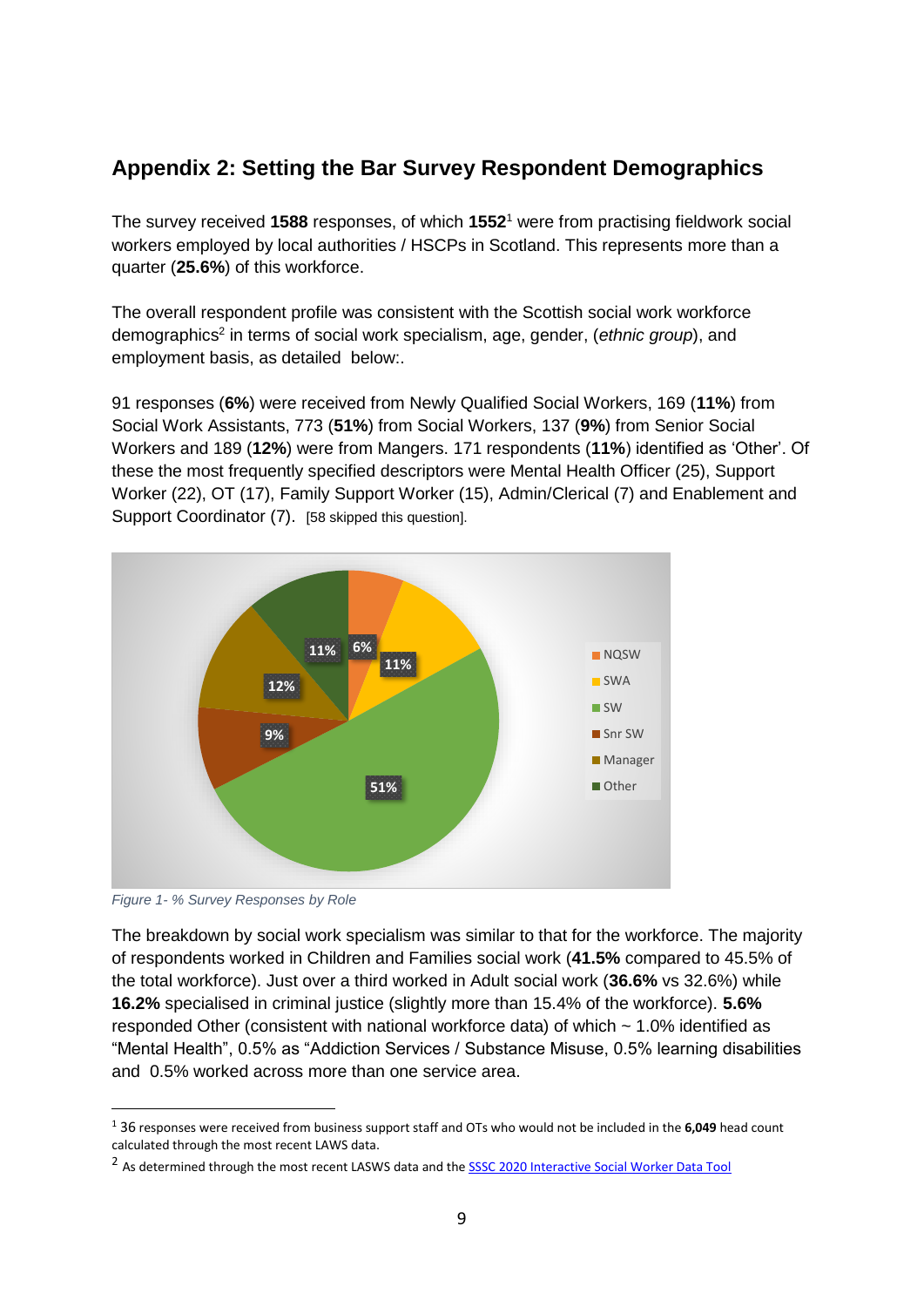

The age profile of respondents was also similar to that for the social work workforce as a whole. The survey employed slightly different age bands to those used in the SSSC workforce data collections and this may account for the small percentage differences between the two sets of figures.

| <b>Age Band</b>      | <b>Survey</b> | <b>Age Band</b> | <b>Workforce</b> |
|----------------------|---------------|-----------------|------------------|
| < 25                 | 2.2%          | < 26            | 2.4%             |
| 25-34                | 20.3%         | 26-35           | 23.0%            |
| $35 - 44$            | 26.8%         | 36-45           | 25.5%            |
| 45-54                | 25.4%         | 46-55           | 29.0%            |
| $55+$                | 24.4%         | $56+$           | 20.1%            |
| <b>Prefer Not to</b> | 0.9%          |                 |                  |
| Say                  |               |                 |                  |

The gender profile of the survey respondents was broadly consistent with that of the workforce as a whole, with the female percentage response slightly higher (**83.5%** vs 80.5%) and male response correspondingly slightly lower (**15.35**% vs 19.45%).

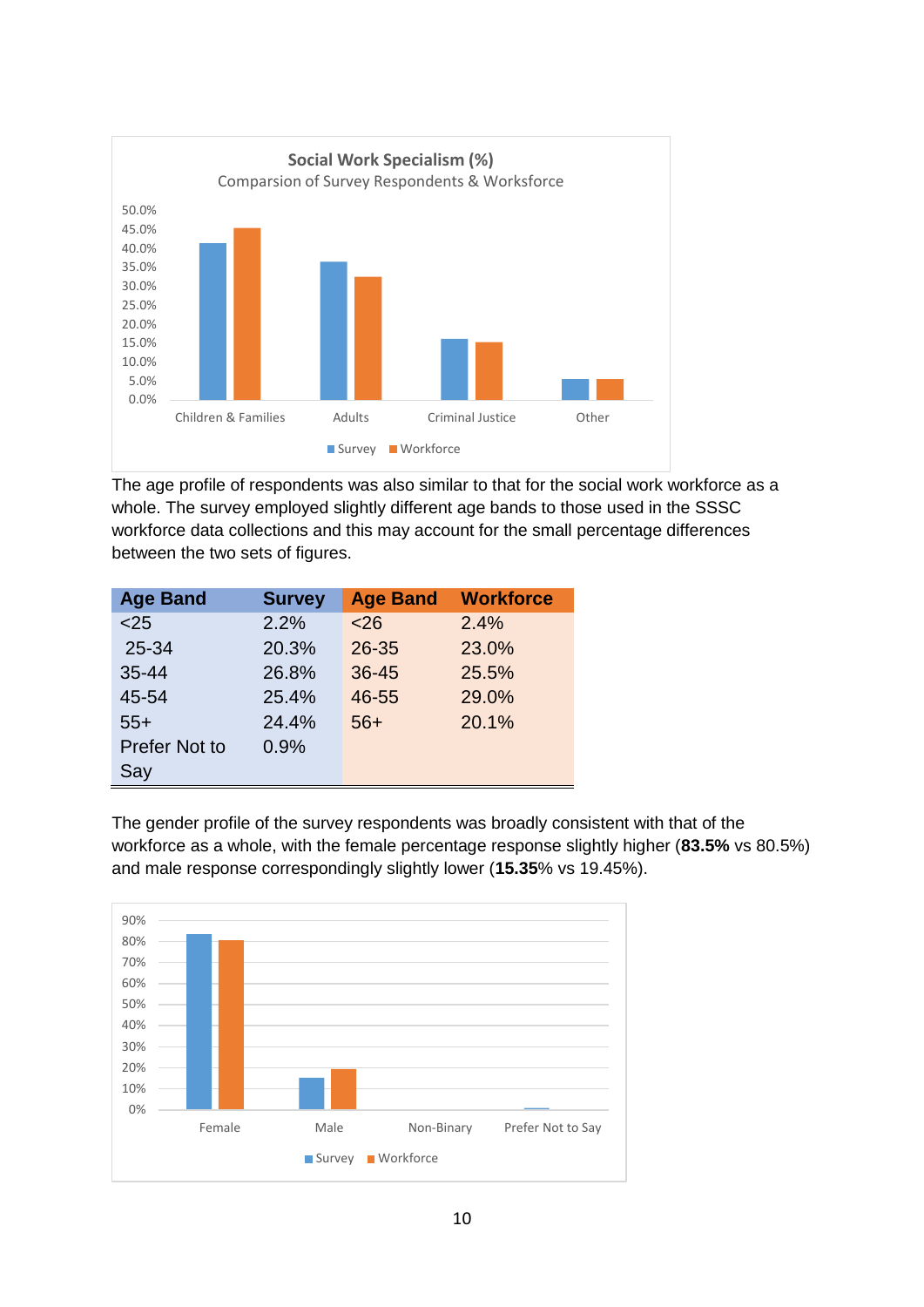The vast majority of respondents (**97%**) identified as white, of which 92.3% selected the options White Scottish / British. This is fairly consistent with the limited information collected on social worker ethnicity through SSSC<sup>3</sup>, and responses to the Scottish Association of Social Workers' anti-racism survey in 2021<sup>4</sup>. We are aware that the additional intersection of racism in social work is relevant here; and reflect that social work professionals fearful of identification or further repercussions may have been less likely to respond.

**89.7%** of respondents answered that they did not have a disability, **8.4%** that they did and **1.9%** preferred not to say. For those answering that they did have a disability, just over half **(53.9%)** responded that they got the support they needed to manage their caseloads at work, with a disappointingly large **40.4%** indicating that they did not. (5.7% preferred not to say).

The survey respondents also demonstrated a good mix of length of service in social work practice. **16.5%** had been working in the field for less than four years, **28.5%** between four and 10 years, around a third (**31.3%**) for 11 -20 years and just under a quarter (**23.7%)** for more than 20 years. Interestingly almost two-thirds of respondents **(>64%**) had been working in their current role for six years or less, with a quarter (**25%**) having worked in the same role for between seven to ten years and just over **10%** having been in the same role for more than ten years.

There was a slightly greater proportion of respondents working fulltime than for the workforce as a whole (**83.4%** vs 77.3%) and correspondingly fewer (**15.4%** vs 22.7%) parttime respondents. Of the **1.2%** responding 'Other', most specified working between 27-34 hours per week, with further responses including hours split between roles and flexible retirement.

Geographically the survey was wide-reaching, with responses received from all 32 localities. However, when expressed as a percentage of the total number of fieldwork social workers in each area<sup>5</sup>, the response deviated considerably from the overall response rate of 25.6%; from **60%** of the social work workforce in **Argyll and Bute**, closely followed by **58%** of the workforce in **South Lanarkshire** down to **10%** in **Glasgow City**, **9%** in **South Ayrshire** and just **7%** of the workforce in the Orkney Islands.

1

<sup>&</sup>lt;sup>3</sup> SSSC 2020 Social Service Sector Workforce Report

<sup>4</sup> [https://www.basw.co.uk/system/files/resources/racism\\_in\\_scottish\\_social\\_work\\_-\\_a\\_2021\\_snapshot.pdf](https://www.basw.co.uk/system/files/resources/racism_in_scottish_social_work_-_a_2021_snapshot.pdf)

<sup>5</sup> See table 1 for details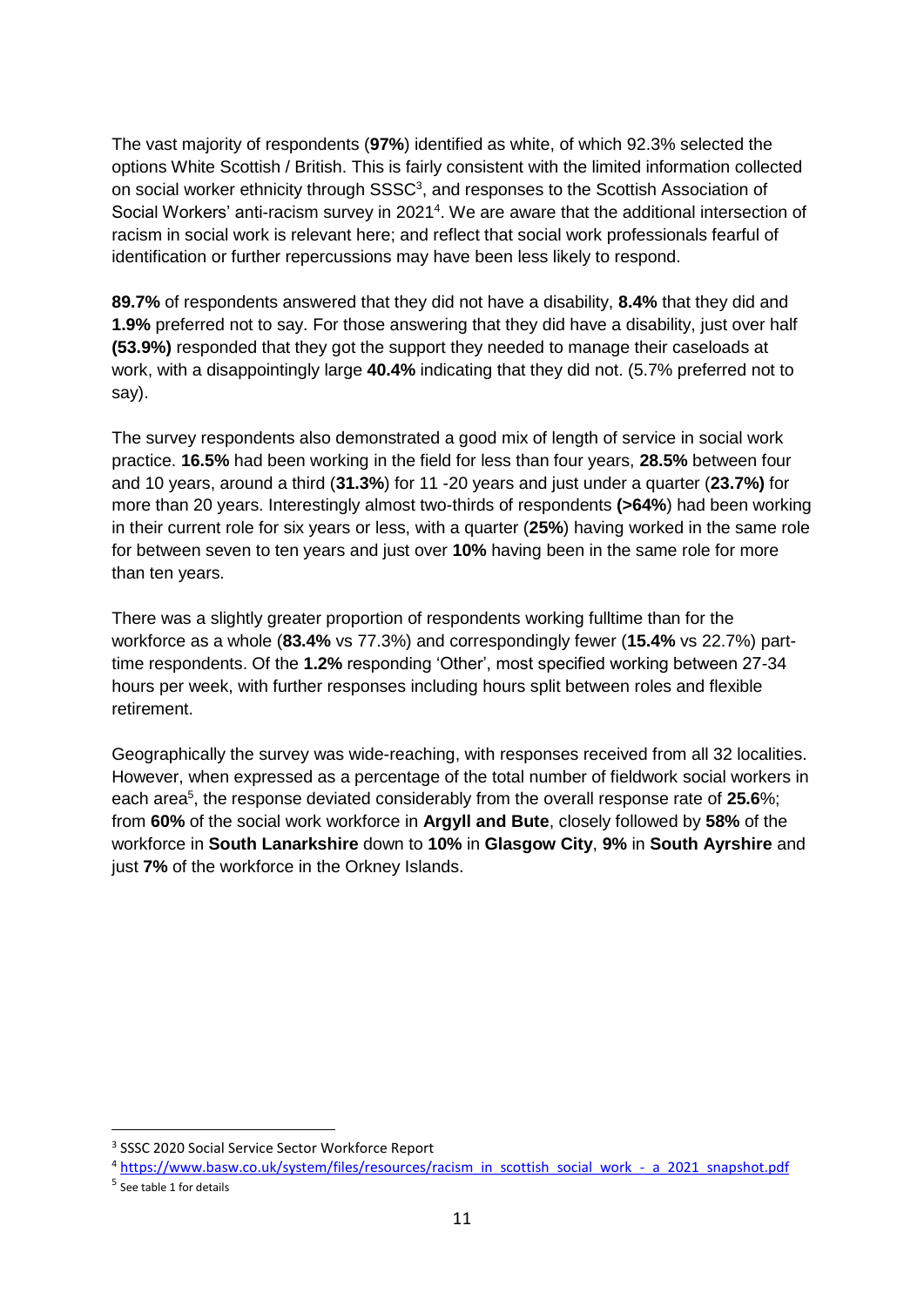

In Scotland there have been particular concerns about social work services and caseload manageability in the Highlands and Islands, and while the Orkney response is disappointing, strong response rates of 40% (Western Isles), 39.5% (Highland) and 38.5% (Shetland Islands) facilitate future differential analysis for these localities.

#### **Table 1**

| <b>Local Authority</b>   | Workforce         | <b>No. Survey</b> | $\frac{0}{0}$   |
|--------------------------|-------------------|-------------------|-----------------|
| Area                     | <b>Head Count</b> | <b>Responses</b>  | <b>Response</b> |
| Aberdeen City            | 308               | 85                | 27.60%          |
| Aberdeenshire            | 236               | 50                | 21.19%          |
| Angus                    | 123               | 47                | 38.21%          |
| <b>Argyll &amp; Bute</b> | 81                | 49                | 60.49%          |
| Clackmannanshire         | 60                | 15                | 25.00%          |
| Dumfries &               |                   |                   |                 |
| Galloway                 | 163               | 71                | 43.56%          |
| <b>Dundee City</b>       | 206               | 102               | 49.51%          |
| East Ayrshire            | 205               | 37                | 18.05%          |
| East                     |                   |                   |                 |
| <b>Dunbartonshire</b>    | 78                | 8                 | 10.26%          |
| East Lothian             | 114               | 18                | 15.79%          |
| <b>East Renfrewshire</b> | 68                | 12                | 17.65%          |
| Edinburgh, City of       | 657               | 119               | 18.11%          |
| <b>Falkirk</b>           | 137               | 29                | 21.17%          |
| Fife                     | 417               | 56                | 13.43%          |
| <b>Glasgow City</b>      | 755               | 76                | 10.07%          |
| Highland                 | 134               | 53                | 39.55%          |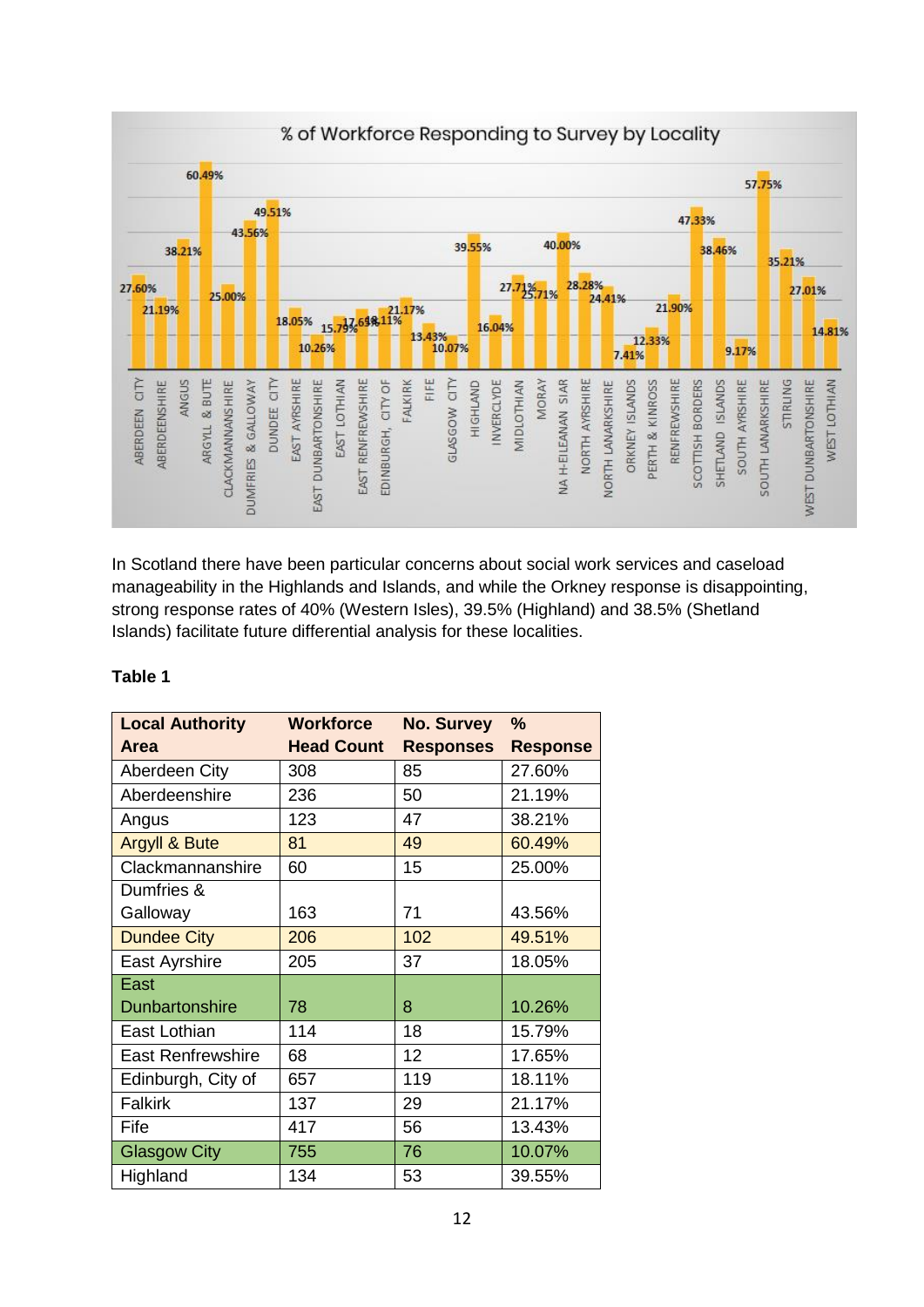| Inverclyde               | 106 | 17             | 16.04% |
|--------------------------|-----|----------------|--------|
| Midlothian               | 83  | 23             | 27.71% |
| Moray                    | 140 | 36             | 25.71% |
| Na h-Eileanan Siar       | 20  | 8              | 40.00% |
| North Ayrshire           | 198 | 56             | 28.28% |
| <b>North Lanarkshire</b> | 340 | 83             | 24.41% |
| <b>Orkney Islands</b>    | 27  | $\overline{2}$ | 7.41%  |
| Perth & Kinross          | 146 | 18             | 12.33% |
| Renfrewshire             | 242 | 53             | 21.90% |
| <b>Scottish Borders</b>  | 131 | 62             | 47.33% |
| <b>Shetland Islands</b>  | 39  | 15             | 38.46% |
| South Ayrshire           | 109 | 10             | 9.17%  |
| <b>South Lanarkshire</b> | 329 | 190            | 57.75% |
| Stirling                 | 71  | 25             | 35.21% |
| West                     |     |                |        |
| Dunbartonshire           | 137 | 37             | 27.01% |
| West Lothian             | 189 | 28             | 14.81% |
| <b>South Lanarkshire</b> | 329 | 190            | 57.75% |

| Highest % response rates |
|--------------------------|
| Lowest % response rates  |

# <span id="page-13-0"></span>**Appendix 3: Push and Pull Factors**

We asked respondents about reasons for staying (pull factors) and reasons for leaving (push factors) their job

#### **Reasons for leaving**

We first asked respondents to tick up to three boxes as main reasons they might leave the profession. The percentage of responses to each available option are as follows:

| Unmanageable workload                   | 59% |
|-----------------------------------------|-----|
| Lack of work-life balance               | 51% |
| High administrative workload            | 49% |
| Poor physical/mental health             | 45% |
| Poor salary                             | 25% |
| Fear of making mistakes                 | 25% |
| Lack of managerial support              | 21% |
| Wanting to try something new            | 20% |
| Threats from families/feeling unsafe 9% |     |
| Travelling                              | 5%  |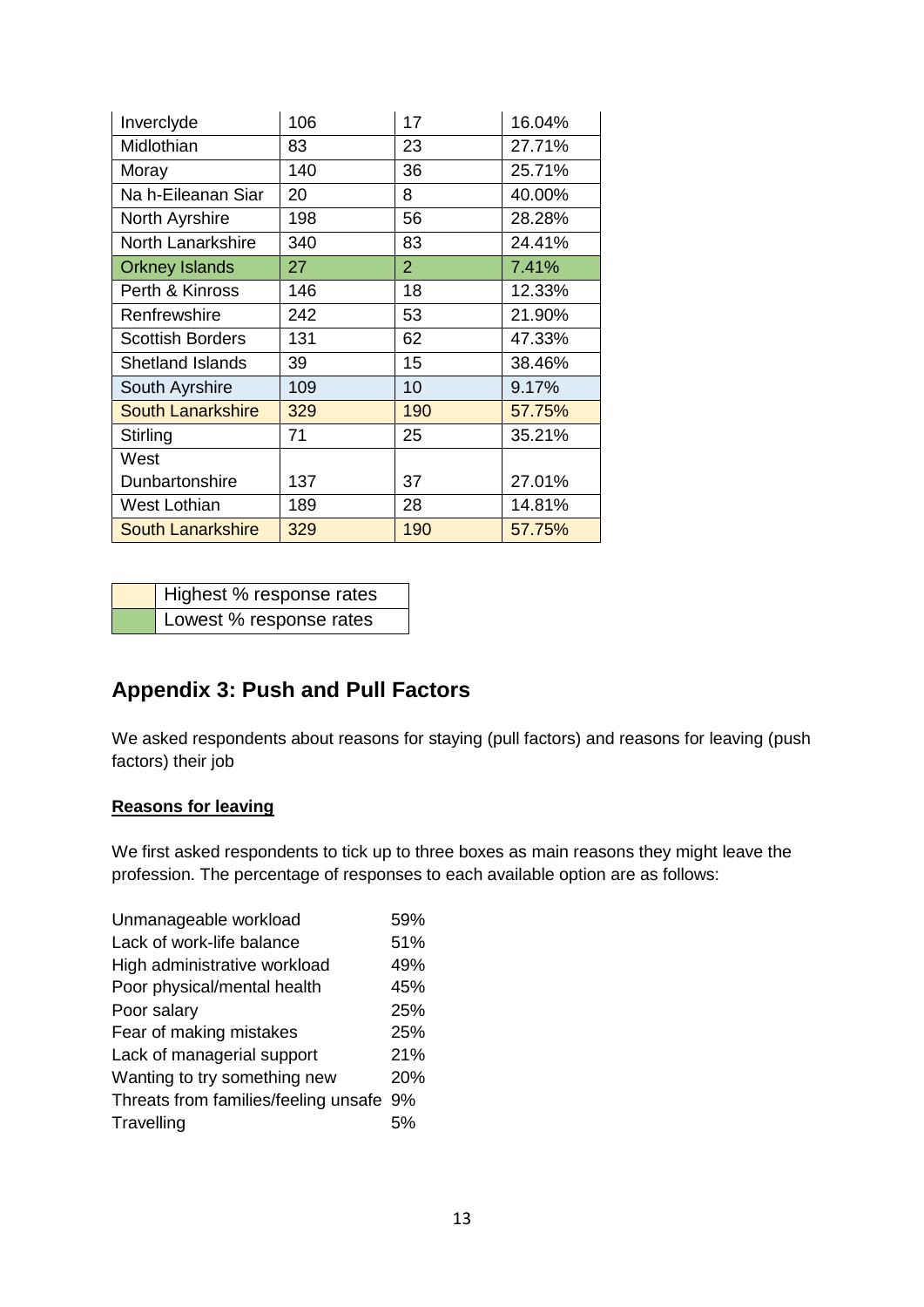We also encouraged respondents to explain their answers in open text. While several respondents identified that three boxes were not enough to cover their reasons for wanting to leave, a minority stated that they had no plans to leave. 504 practitioners wrote explanations ranging from one or two words (retirement, health, emotional fatigue, blame culture) through to much longer responses. The longest narrative responses in the survey were to this question, of up to 1500 words. Here, we provide an overview of our analysis of explanations for reasons to leave. We first consider text relating to the pre-determined responses as above before moving to additional themes discerned from the data, as below.

Lack of resources Lack of preventative work Lack of autonomy Lack of progression Need for stronger representation of social work Pandemic pressures Suggestions / recommendations from staff

- Support workers
- Four-day week
- Change the culture

#### **Unmanageable workload**

Nearly 60% of respondents identified their workload as a potential reason for leaving their job. Although some people felt they had a manageable workload, working longer than contracted hours to try to keep on top of things is the norm. The first example is typical of many which linked caseload or workload to detrimental health impacts (another of the tick box options):

*"My caseload has been increasingly unmanageable over the past few years. I constantly feel like I am fire-fighting and delivering a poor standard of practice. This has led to me feeling burnt out and taking time off sick"*

The second example is also typical of many others which linked workload to fear of making mistakes (another of the options):

*"The number of cases I manage and the workload involved in them is not achievable and my work standard is nowhere near what it used to be. For this reason, I feel like I am making more mistakes and missing things I would not have before"*

In the next example, the practitioner, like many others, identifies that in their setting there does not appear to be any means of managing workloads other than continued allocation of cases. This leads to "internal waiting lists" for workers who have no choice but to leave people who are allocated to them to reach crisis point before they can be responded to:

*"While I understand the pressures on seniors and managers to allocate cases, there seems to be a fundamental misunderstanding of the time a social worker requires to effect change and safely cease working with someone. This often results in social workers being allocated*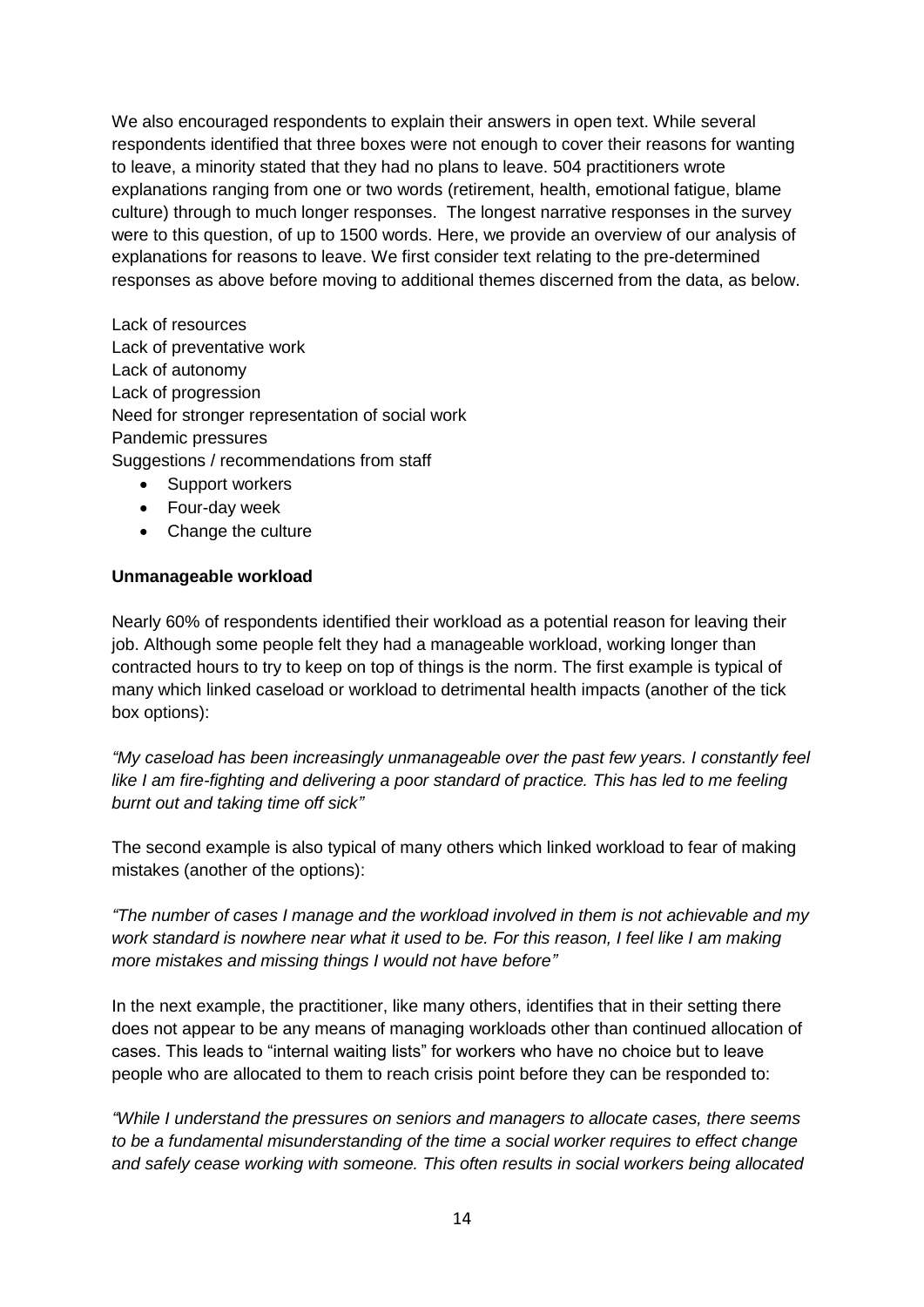*cases which they have virtually no chance of "reaching". This leads to what could be termed an "internal waiting list" for the social worker as we must prioritise our work. Meanwhile clients' situations are often deteriorating and pushing towards crisis* "

In another example, a child protection worker explained that her team's workload had changed since the pandemic. While they might still have ten or so moderate cases, they were also now working to 20 cases each which were already, or at risk of becoming, child protection cases. They were therefore prevented from "working with families to reach more positive outcomes." A few social workers, particularly those in integrated health and social care settings, identified that having managers from outwith social work was not helpful because they didn't understand the workload implications of their decisions.

Several team managers selected the workload option. They identified pressures faced when having to pick up a caseload whilst also supervising staff, with one noting that staff are "regularly crying" in supervision due to workload pressures. A few also identify the pressures of budgets being devolved to teams, with a requirement to reduce spend, leading to restricted responses to the needs of the people they support, with one commenting:

#### *"Complaints from families, carers and individuals have gone up as a result and in most cases are justified* "

An increase in time spent on duty was highlighted by several people, including both generic duty and Adult Support and Protection duty. This was partly attributed to staff shortages and partly due to increased level of public need as a result of the pandemic. Increased time spent on duty was detracting from casework.

*"It is horrible to finish work day after day, and feel dread about the coming days and weeks, knowing you will likely never feel you are working at anything other than full speed"*

#### **Lack of work-life balance**

Over half of respondents identified a lack of work-life balance as a reason for leaving. This relates very closely to the first option, of having an unmanageable workload. For some, work pressures were identified as disruptive to existing relationships, with a few noting that their partner or another family member wanted them to leave as a result. One children and families practitioner noted that because the job had adversely affected her own mental health, it had also impacted the wellbeing of her children. A single parent was struggling with the lack of flexibility in her working hours, despite having come into the profession with an understanding that she would be able to work around her child. A few others noted that they intended to start a family, and did not see this job as compatible:

*"I have considered leaving several times, searching for better pay, better recognition, a more safe environment and a job that better supports my wellbeing and future lifestyle (looking to start a family)*"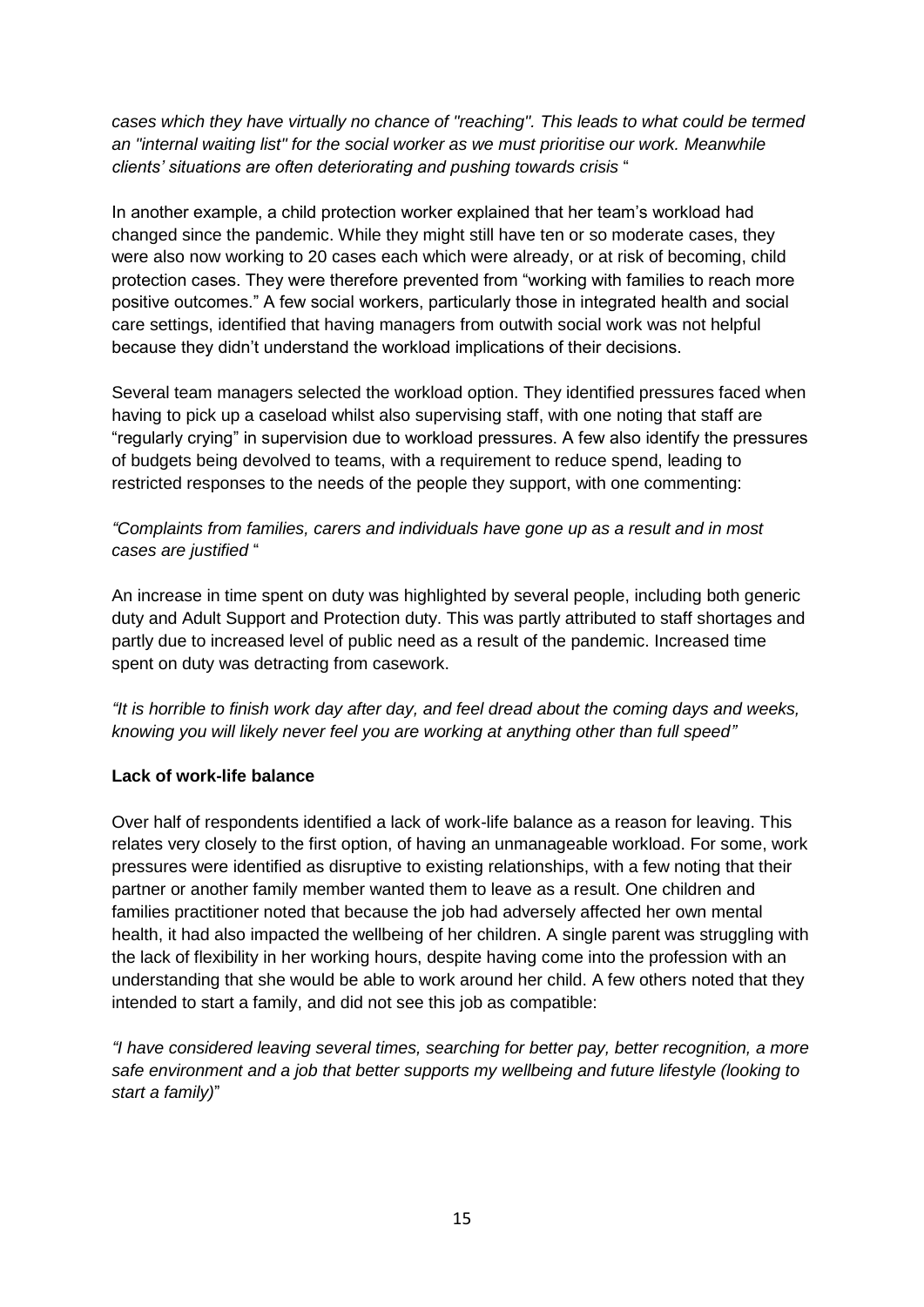Another theme identified by several people was that the type of person drawn to social work was likely to be focused more on others than themselves:

*"The type of person that is attracted to do social work does not always find it easy to put their own needs first*"

Quite a few respondents noted that in addition, there was a tendency for the 'other' orientation of social workers to be taken advantage of in a role that often requires 'going the extra mile' without remuneration.

#### **High administrative workload**

Almost half of respondents picked the option of high administrative workload as a reason for leaving. This was the third most popular option, and was a major theme in the narrative responses, with several identifying this as the 'most frustrating part of my role'. A community care assistant explained:

*"My "Community Care Assistant" role has turned into an admin role with the full day spent in front of my computer, completing lengthy and tedious processes and forms for "duty tasks" which is basically all admin and procedures around budgets, using software that is not fit for purpose"*

There was a sense that administrative tasks constantly increase, 'spreading like cancer', as availability of administrative and social work staff diminishes. This results in practitioners who are essentially 'people-people' spending most of their time on tasks which do not directly involve people, and which they often do not have the skills for. While there was acceptance of the need for some administration as part of their role, concerns included that databases were 'not fit for purpose,' that there is inordinate duplication of effort through recording the same information in different places. An example was given of one department 'scrimping on outlook capacity' meaning that staff are constantly deleting emails to save space. Another noted that a new chronology system had increased the work involved, whilst also no longer being in chronological order. Another example was a change in processes surrounding Section 12 payments which now required a separate form to be filled for each item paid for rather than one form overall.

Further examples were raised by several practitioners in relation to SDS policy, with concerns about significant additional paperwork. In one case a social worker cited waiting lists of around a year for SDS assessment due to firefighting, and limited capacity to support people to spend their budget once assessment has been completed. This practitioner wrote the longest response to the survey, which was thoughtfully articulated. They added:

*"During that time [months going through the process] we find ourselves undertaking the Personal Assistant role ourselves as we have a duty of care to ensure that person's rights and affairs are looked after, and ethically we would not see them going without… these kind of tasks are always expected to be handled by Social Work"*

A team manager noted the specific impacts of lack of administrative support: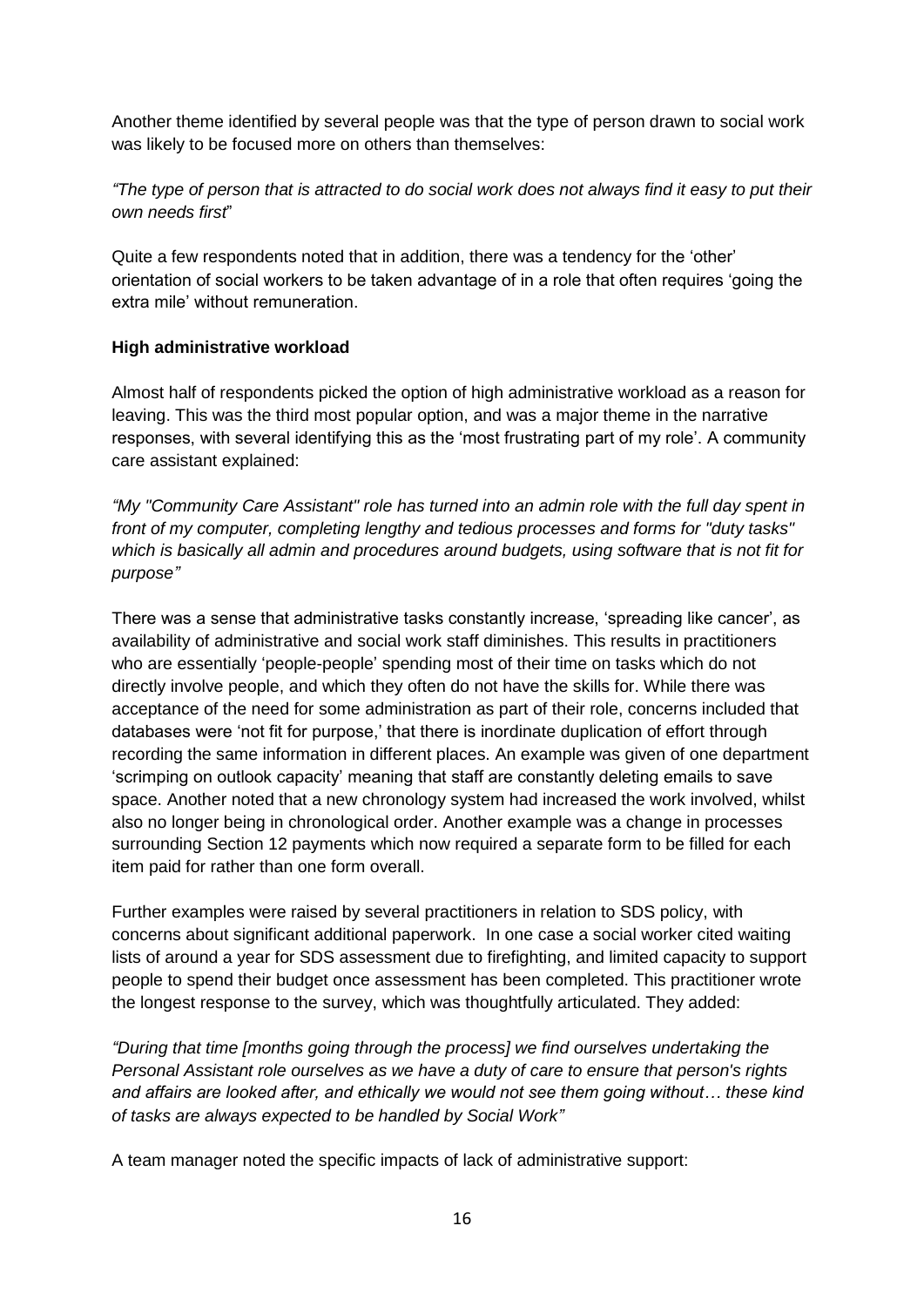*"I have no access to direct administrative support, which leads to me as a manager to have to spend time for example, preparing documents to fill / advertise vacancies, complete absence returns / leave documents and other similarly administrative tasks"*

What is described here, in addition to clunky systems, is a false economy, where reductions in administrative staff result in their roles being absorbed by more highly paid staff, who in turn are prevented from fulfilling their trained for roles, with adverse outcomes for all.

#### **Poor physical/mental health**

Many dozens of respondents stated that they have mental and/or physical health conditions related to work pressure, or unmanageable workloads, with one noting that they feel stressed 'from the minute I start work until I finish for the day.'.

Ironically the following practitioner, who is a mental health officer, (MHO) noted the serious adverse impact of the job on their own mental health, leading to early retirement. In this case, lack of joint working was identified as the main culprit:

*"I am retiring very shortly primarily due to my anxiety/depression condition (2 long episodes in the last 3 years). Despite loving MHO work I found it to be more stressful (mainly due to the increasing lack of joint working despite integration of services)"*

For many who have not experienced mental ill health, this is an underlying concern as they observe colleagues experiencing work related stress, or because they personally are aware of the risks based on the level of pressure they are experiencing. Several respondents noted that they were struggling with other health conditions, without feeling supported:

*"Additionally working through the Menopause is challenging and not often recognised the support you require"*

A few respondents noted concerns about the health of colleagues. A newly qualified social worker shared their observations about colleagues "quite frankly looking run into the ground," noting dissatisfaction with the answer that "this is just how children's and families social work is."

#### **Poor salary**

As a pre-determined option, poor salary was only selected by 25% of respondents. However, this featured frequently in narrative responses. While a small number of people are satisfied with their pay grade, the majority of those commenting do not feel they are adequately paid for the work they do. Several support workers noted that they do almost the same job as social workers, carrying significant risk, for significantly less pay. Many social workers note that other better paid professions do not entail the same level of complexity, risk and long hours. In addition, many noted a tacit expectation that they work extra hours without pay. The following comments were typical of many which noted significant additional and unsocial hours, which are often unremunerated: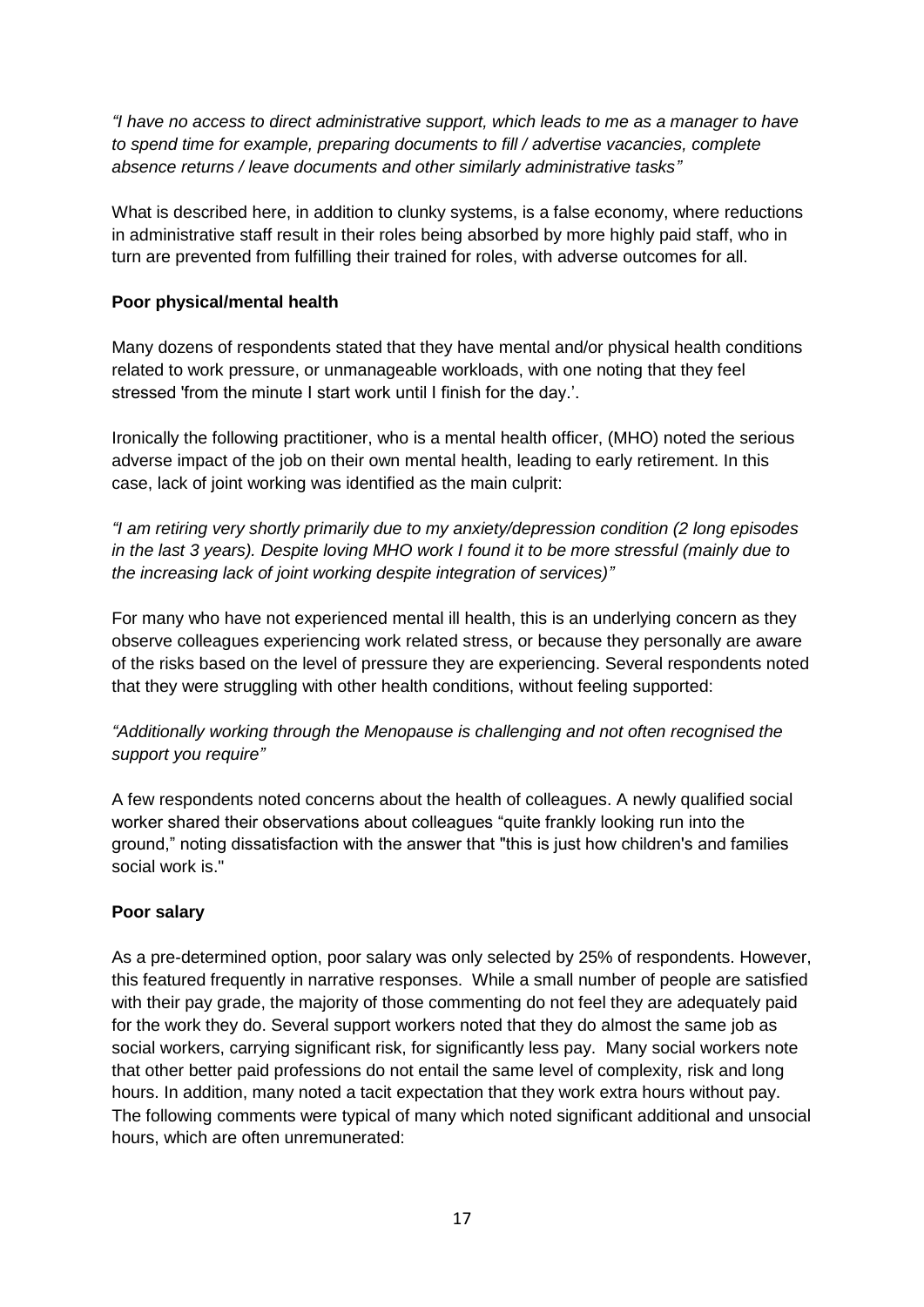*The ethos of being expected to work extra unpaid hours to catch up in Social Work HAS TO CHANGE - we should be paid for the extra hours we do and not with flexitime that you lose due to being unable to take it due to workload*

#### **Fear of making mistakes**

The survey results confirm that fear of making mistakes is widespread. This is influenced by negative media coverage of social work, as well as by the perceived role of regulators:

*"I feel in Social Work you are always worried about making mistakes and having seen the consequences for other colleagues, such as reporting to SSSC for minor mistakes, it can leave you feeling on edge"*

Fear of making mistakes also relates to workload pressures, with the following comment showing how this can impact on newly qualified social workers, some of whom feel insufficiently supported. The first comment is from a NQSW:

*"Being a newly qualified social worker, it has been an extremely difficult period of time to adjust and learn through the pandemic. With long term staff members either off sick or being completely snowed under with child protection related work, new workers operate in isolation out of fear of being a disturbance"*

On the flipside, a longer-term member of staff shows awareness of the same problem:

*"We have many new staff and the service is struggling to train and up skill them appropriately"*

More broadly, workload pressures are cited as increasing risks in a profession in which mitigation and management of risk is integral:

*"In 20 years, I have never felt so concerned about consequences for families (of missing something) and workers in terms of professional accountability"*

#### **Lack of managerial support**

*"After many years in a profession that is now administratively driven, with management that is upward looking, rather than downward and client based."*

Managerial support is one of the options which did not score particularly highly statistically, but did elicit a lot of narrative responses. There were clear distinctions made between team managers/SSWs who were mostly seen as part of the team, as compared to senior management who were frequently seen as remote/driven by budgets and targets:

*"My immediate manager is supportive but senior managers have the final say in decisions and they are not always in the best interests of the family but rather the council purse"*

Some responses indicated an understanding that senior managers might themselves be under pressure, but lack of communication and remoteness were unhelpful to staff: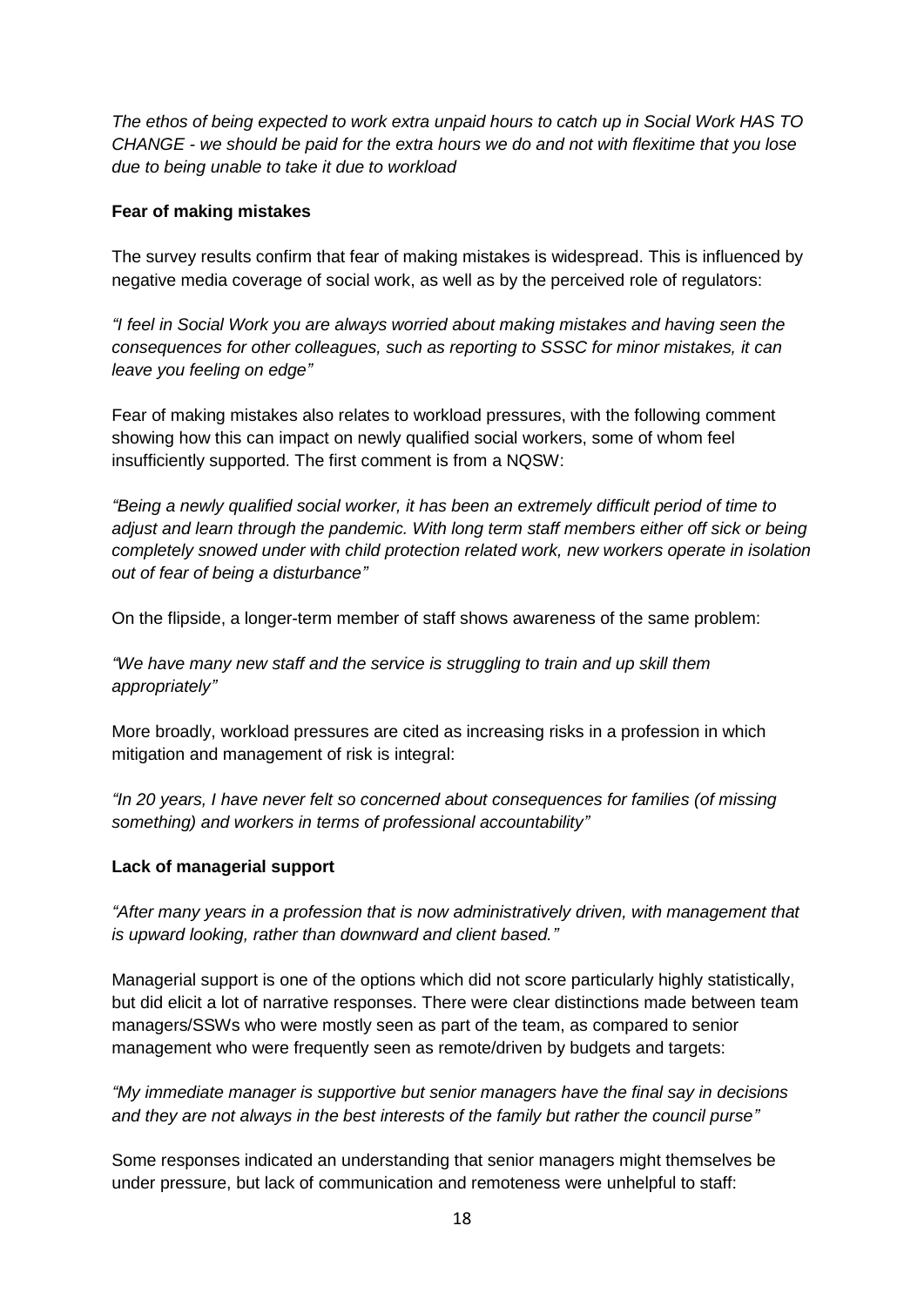*"Management are often unavailable/unapproachable. Likely to do with their own workload but this is unhelpful for workers on the frontline.* (274) "

Several people identified that too much emphasis is placed on 'ticking boxes' and unhelpful key performance indicators and targets, which are seen as antithetical to human rights:

*"It is becoming difficult to juggle competing priorities and constant focus on targets is unhelpful and unethical as a professional and I'm constantly trying to uphold people's human rights"*

At worst, concerns about senior management were directly cited in decisions to leave. The following worker made a recommendation for a culture change in management:

*"Promote a culture of Relational Management stop promoting process driven and business management styles"*

One of the most striking features of this feedback is that they point to opportunities to improve relationships and communications between senior managers and practitioners. Given that managers are also coming through a pandemic, there may be opportunities here to pause, and consider how best to progress this.

#### **Wanting to try something new**

Although one in five respondents picked this option, very few expanded on what new role they might seek. Of those who are thinking of leaving, it may be the case that part of what is holding them is uncertainty about what else they would do. There were a few exceptions

*"If I was struggling with my case load, I would re-train as a counsellor due to my strength of being a good listener"*

#### **Negative public perceptions about social work**

Although rated second lowest amongst the pre-defined options for leaving social work, negative public perceptions were a source of concern. There was a view that social work is not well understood outside the profession. The tendency to focus only on what goes wrong in the media contributes to a blame culture resulting in risk avoidance and poor outcomes:

*"Social work also has poor public understanding and there is a blame culture which can lead to more risk adverse practice and poorer outcomes for people"*

Several respondents believe that social work needs a stronger voice than is currently the case, and there are certainly opportunities to invest in promoting positive perceptions of social work. We will return to the need for wider representation below.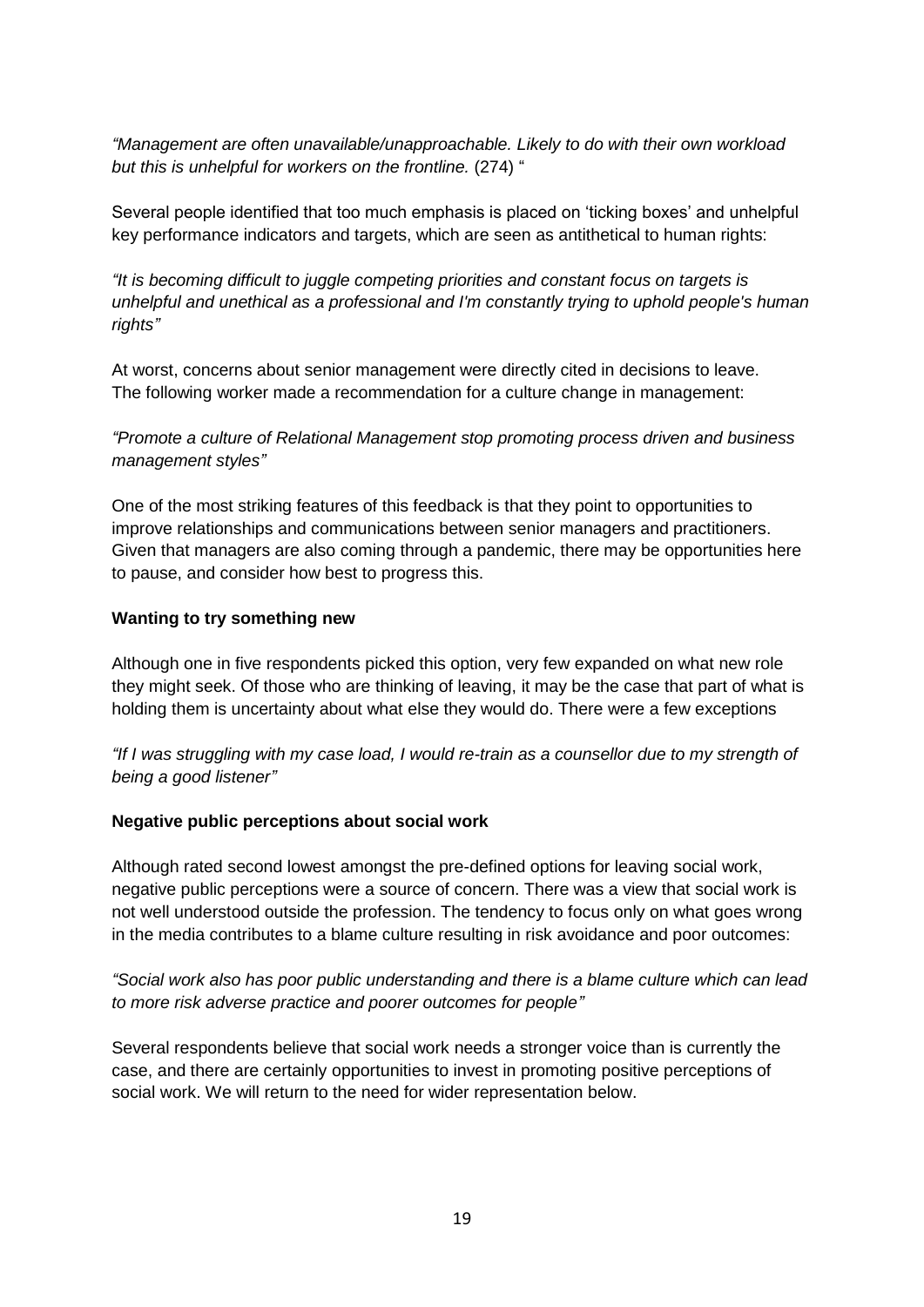#### **Threats from families**

Nearly one in ten respondents has concerns about threats from the people they support. A few identified specific examples of threats they had received, with a few others taking specific measures including self-defence classes and increased home security. One respondent linked potential threats to negative public representations of social work, also noting that resource limitations can mean shortcuts around safety measures:

*"There is a lack of faith in Social Workers because of the negative press/media attention but also there are risks to our safety due to limited resources and having to attend home visits etc solo"*

Another respondent felt uneasy about putting her colleagues at risk by asking them to do joint visits for safety:

*"I also don't feel safe when meeting particular clients. But by asking my colleagues to support me I am putting them at risk too"*

#### **Travelling**

Three key concerns were identified by those amongst the 5% who selected traveling as a concern. These were the time consumed by travel given other workload pressures, the costs incurred, and the implications for equity across a caseload.

*"Travelling, you can have a client in St Johns hospital, Livingston. This takes 45 minutes each way for me to get there. I rarely have 1.5 hrs spare to dedicate to travel. This means that clients are not always receiving an equal service. The reason why they are in St Johns is due to no available beds at the Royal Edinburgh. The resources have been cut too short and this increases the demand on the ground"*

Additional push factors identified by respondents are as follows:

#### **Lack of resources**

Lack of resources and services to support people is a source of significant stress for staff. One response highlighted a lack of services including respite, for people with disabilities. Some identify a gap between policy aspirations and reality because of this:

*"Masses of legislation and nothing to support them, no home care, no support workers* (2)"

This was also identified several times in relation to children's services:

*"Nobody is implementing 'The Promise' properly because they are no resources and managers do not prioritise it"*

The resource issues were also linked to a sense of powerlessness, with a plea from the following practitioner for most honesty about the lack of resources: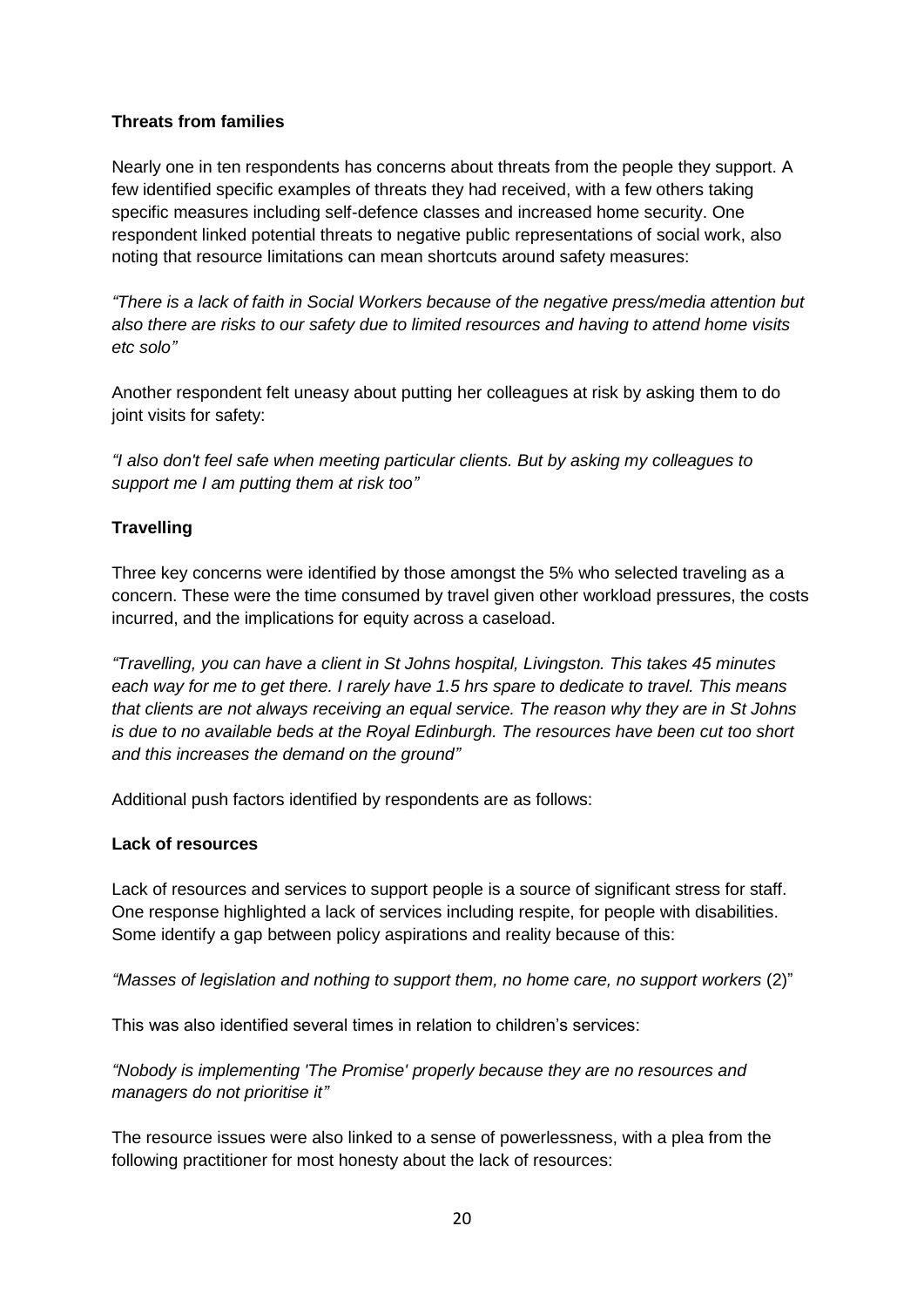*"We are powerless to challenge these decisions and advocate for the children. We are given a variety of reasons why decisions are made but we'd all have more respect for just being told we don't have the money"*

#### **Lack of preventative work**

There were frequent references to an inability to do preventative work due to workloads, and fire-fighting. This was linked to the needs not being met and also to increased risks:

*"The high demanding workloads are more than we can handle and often helping people, such as therapeutic intervention work for risk reduction, falls by the wayside"*

#### **Lack of autonomy**

Several respondents noted changes in working practices which were impacting on their autonomy. This included concerns about a lack of trust and micro-management.

*"I am deskilled by micro-management and processes and structures that have bred a climate of fear through endless audits and unfair scrutiny on what is not being done and not enough about what is being achieved, and done well. All practice feels defensive*"

There were also several references to targets for paperwork and prescribed frequency of visits linked to auditing processes.

#### **Lack of progression**

Although we only asked about career progression in reasons for staying, it is telling that it was frequently referenced in reasons for leaving. The following comment is typical of many:

*"I want to progress in my career but find options are limited in social work unless you want to manage people"*

Some experienced workers identified that their knowledge and skills are drawn on by colleagues and managers, without this being formally recognised. The need for a new structure to address the gap was highlighted:

*"I do not believe there is an adequate, national, post-qualifying training structure that allows for meaningful scope to specialise"*

#### **Need for stronger representation**

There were several comments on the need for social work to be better represented publicly and to have a more assertive voice. One person noted that there is a need to balance the stories of 'tragic incidents' with a much clearer articulation of what social work does well. Another added to this theme:

*"I think SW is in a precarious place right now and we need to assert ourselves (which we've never been too good at) and that what we do keeps people at home, safe and well. Without*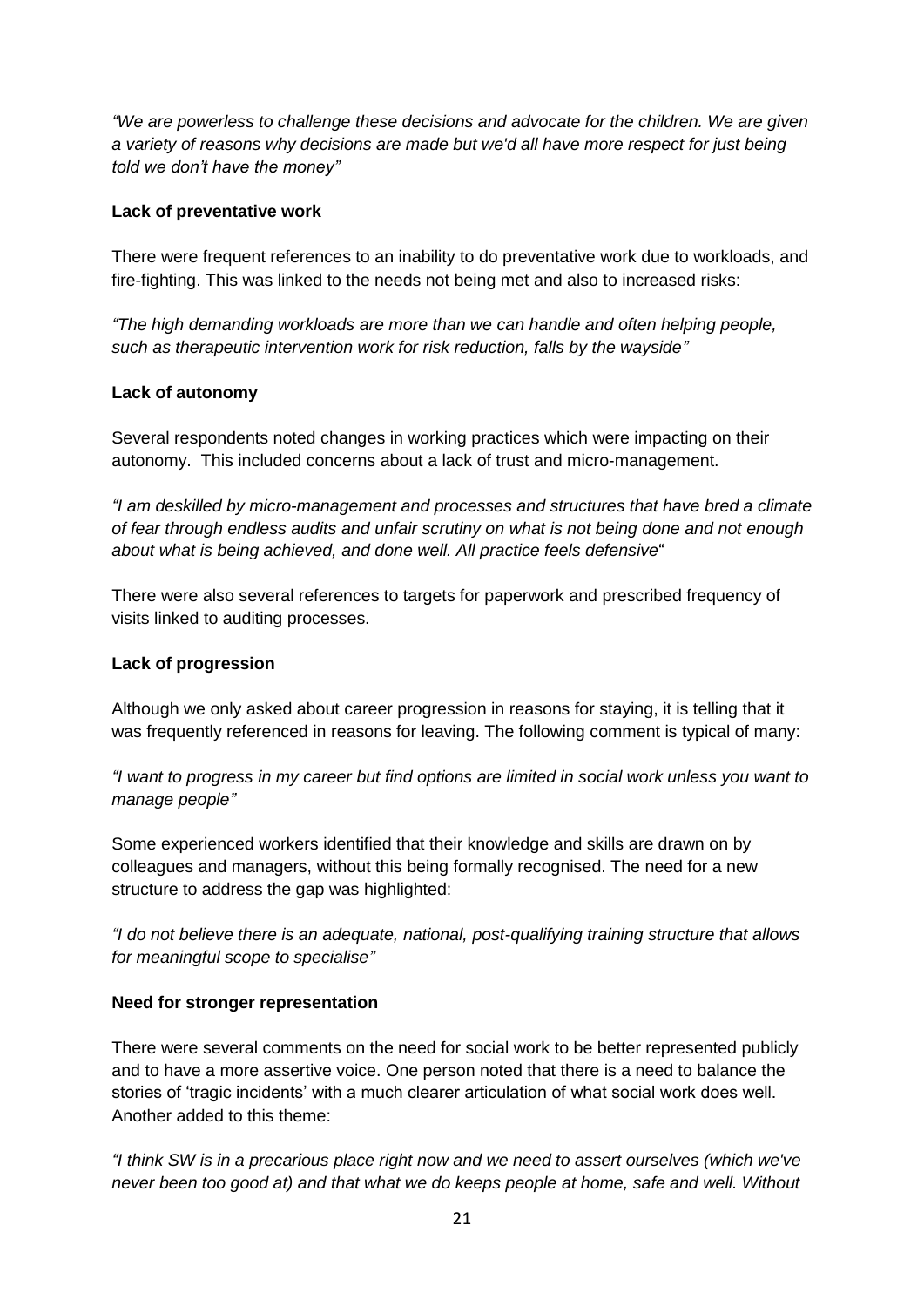*us, hospitals would be utterly overwhelmed, families would need to provide care, vulnerable children and adults would be harmed repeatedly"*

Another worker added reflections about the need for acknowledgement and recognition of the deeply demanding emotional labour involved:

*"There is a lack of recognition of the emotional and physical toll that working in social work with people in crisis, making decisions that will affect the course of people's lives and containing huge emotionally charged situations has… Despite the government's Promise and The Plan, my concern is that burnout is still seen as either an issue with that particular worker, or an issue with that particular service, rather than the fact that as a profession we aren't well supported and cared for"*

#### **Pandemic pressures**

The pandemic was identified as contributing to a desire to leave on several counts. We have already highlighted references to increases in public need and increased time on duty linked to the pandemic. Other concerns related to changed working patterns and the implications for team camaraderie and wellbeing. While a few people welcomed the flexibility and reduced travel of working from home, more often workers really missed the benefits of working closely with their team, and associated peer support:

*"I don't want this long term, bringing my job into my home and not having the informal support of colleagues is not acceptable to me long term. So I'm now actively looking for another job which is sad because I love child protection practice team social work and I know that we are having a staffing crisis"*

The use of virtual methods by other professions could result in additional support needs being met by social work:

*"An example of this is the Elderly Community Mental Health Team still offering Near Me Video Calls to 65+ year olds with cognitive/ memory issues and not knowing about their informal support i.e. do they have a phone that can video call? Do they have family to help? I have had to support a few of my clients to undergo these assessments by using my own personal mobile phone or laptop, because they don't have a mobile phone far less a video calling facility, and they can quickly be discharged if they don't attend"*

There was also a sense that the efforts invested by social work to support people through the pandemic had not been valued, compared to the support showed to NHS staff.

#### **Suggestions / recommendations from staff**

Other than directly addressing the gaps above, additional improvements were suggested:

#### Support workers

The following suggestion was made by the practitioner who described challenges with SDS assessments and long waits in adult services: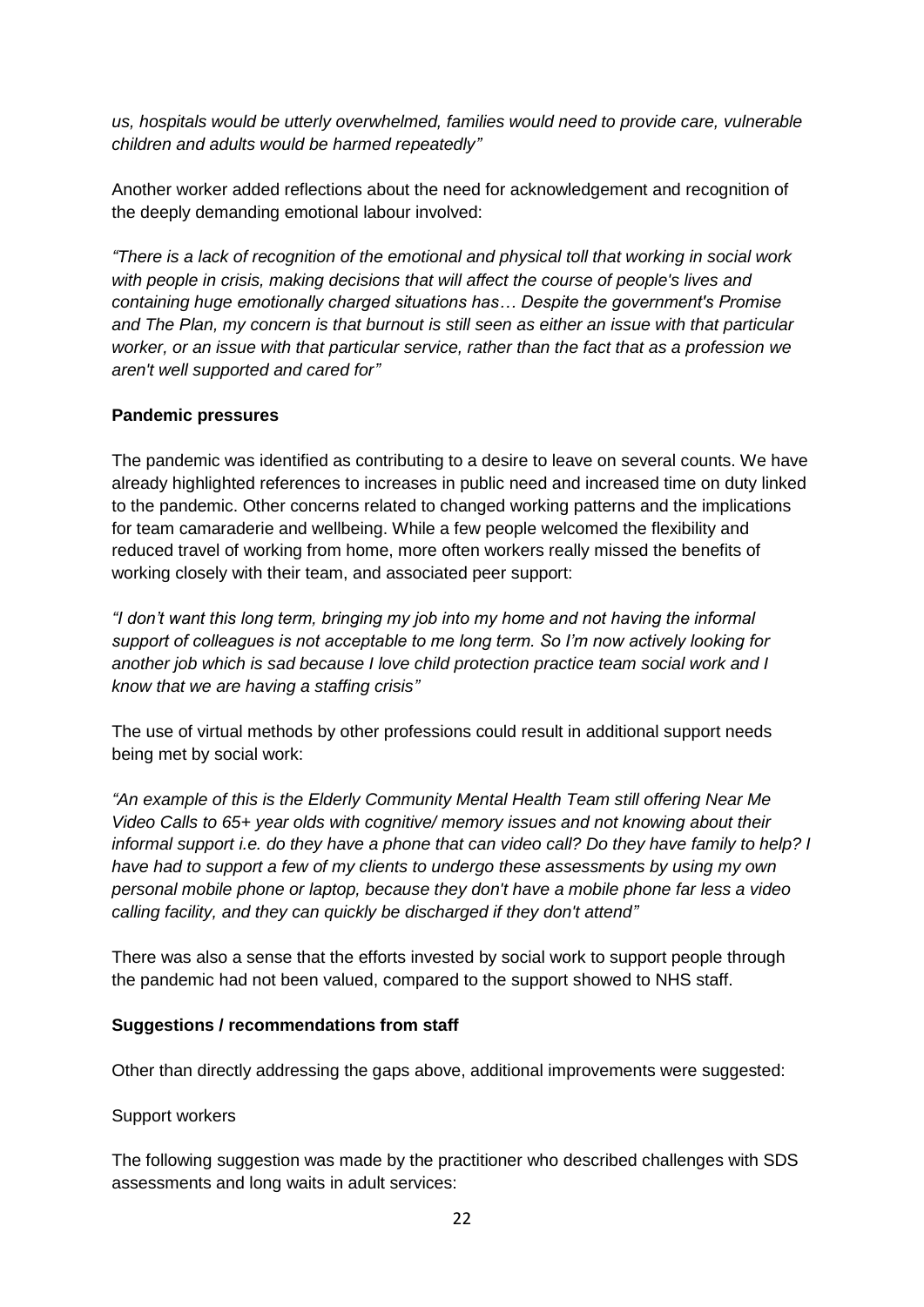*"In my view, to respond to the increasingly complex referrals we are getting, we would benefit from having "support workers" within the team to undertake tasks such as shopping, prescription collection, making calls on behalf of people and support them to make and attend appointments until we have the appropriate services/ powers in place to implement appropriate services"*

Four-day week

Two people recommended a four-day week to enable staff to reflect and think and be better equipped to make good decisions, as well as to support wellbeing:

*"In this economic climate together with the complexities of cases it would be beneficial for social workers to work a four-day week rather than five days due to the impact the role has on one's mental and physical wellbeing"*

#### **Change the culture**

A few respondents made wider suggestions about changing the culture in social work. The process of file auditing was highlighted by one worker as particularly unhelpful, proposing instead group supervision within teams to develop consistent practice. These suggestions usually centred around more relational, collaborative and strengths-based approaches The following person recommended a range of ways in which the culture could improve:

*"The culture of social needs to change...Actively promote an authentic culture of honour and respect for the generic skill set we have…Employ skilled, person-centred managers, who know how to pull the best out of the workforce. Promote confidence with positive feedback and constructive criticism"*

#### **Reasons for staying**

We first asked respondents to tick up to three boxes as main reasons they might stay in the profession. The percentage of responses to each available option are as follows:

Making a difference to people's lives 69% Commitment to the profession and its core values 67% It's what I trained to do 41% My colleagues 38% Financial 34% Enjoyment 23% Positive work environment 17% Career progression opportunities 12%

As with reasons for leaving, we encouraged respondents to explain their reasons for staying in open text. While a minority of clarified that they had no plans to leave, many more added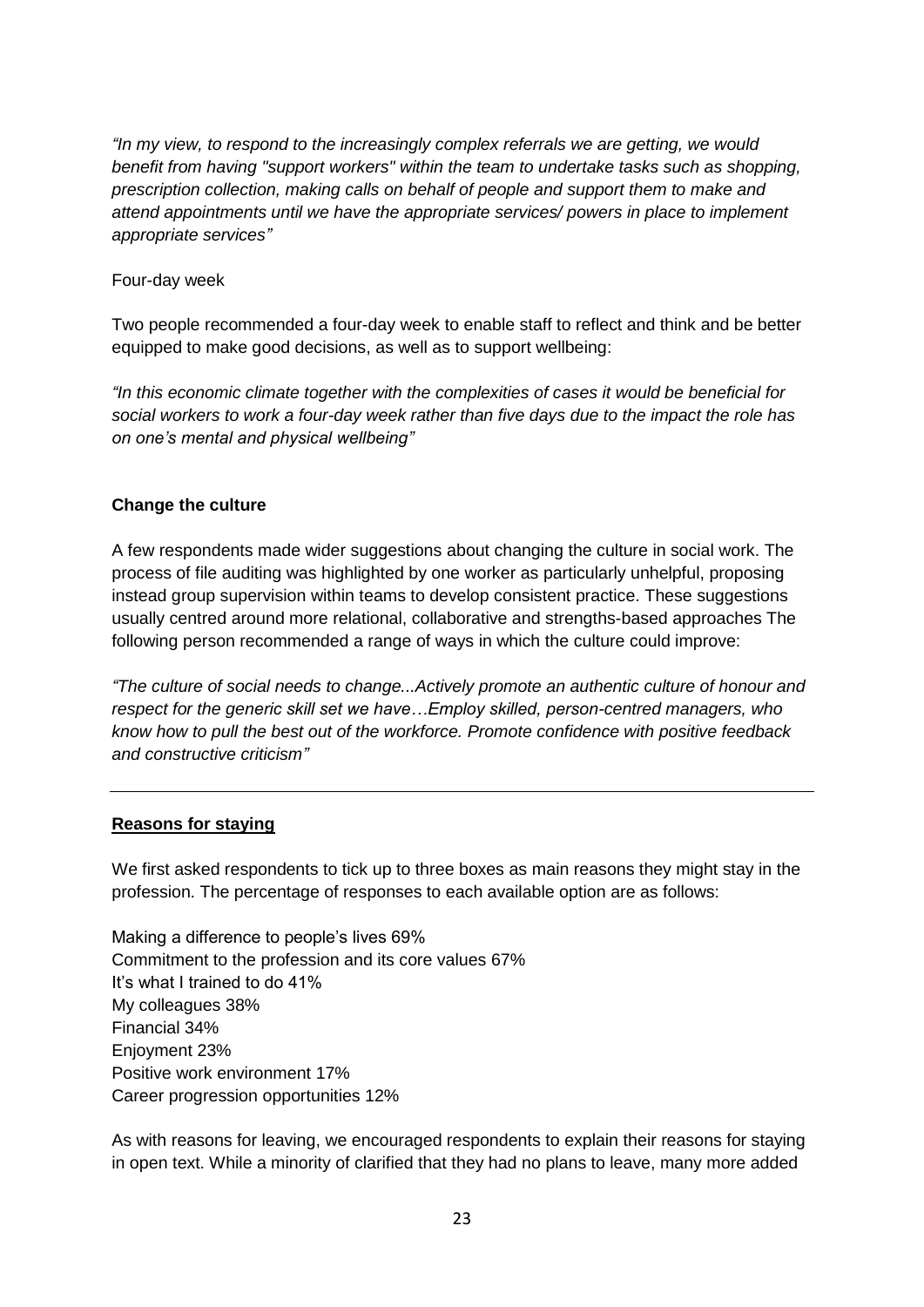caveats to their intention to stay, with more still using this opportunity to give additional reasons for wanting to leave. 360 practitioners wrote answers ranging from two words (promoting independence, job security, no alternative) through to 330 words. Responses were on average shorter than explanations for reasons to leave. Here, we provide an overview of responses about reasons for staying. We first consider text relating to the predetermined responses above before moving on to themes discerned from the data.

#### **Making a difference to people's lives**

*"There are days when you have a brilliant session with a service user and you can see them light up and begin to thrive rather than just survive: that's what keeps you going"*

Making a difference to people's lives is one of two key reasons identified for holding people in their jobs, along with commitment to the profession and its core values (next). Although workers often have to temper their own expectations for how much of a difference they can make, a sense that they are still making a difference is often what makes them stay:

*"My work life is of a fairly poor quality however…I think in the middle of all the chaos I think I do make some difference to people's lives"*

Quite a lot of respondents added significant caveats to this option. Some used words like 'challenging' or 'sometimes' when identifying where they were able to make a difference. One children and families support worker noted that while they were able to build relationships with children and young people, their immediate social work colleagues were not able to do that, noting 'that needs to change.'

Quite a few identified a sense of pride in being able to make a difference to people:

*"I am proud to be associated with a profession whose main values and aspirations are to maximise outcomes and life experiences for individuals as well as challenging inequalities when we are able to use our skills and time to do such skilled therapeutic work"*

*"I do this because I'm good at it as it turns out - well the bit that involves getting alongside people in the messy and sometimes chaotic swamp that is human existence and helping them figure out what it is they want and how they might achieve it"*

Quite a few respondents noted that the relationships they build with people they support are a key factor enabling them to make a difference. One focused on their role in counteracting adverse childhood experiences, through being a 'consistent stable adult figure' in the lives of the children and families they support.

#### **Commitment to the profession and its core values**

Commitment to the profession and its values is the second option, closely related to making a difference to people's lives. Quite a few respondents identified specific values including person-centred practice, trauma informed practice, tackling poverty, stigma and inequality and keeping communities safe. A belief in human capacity for change was cited: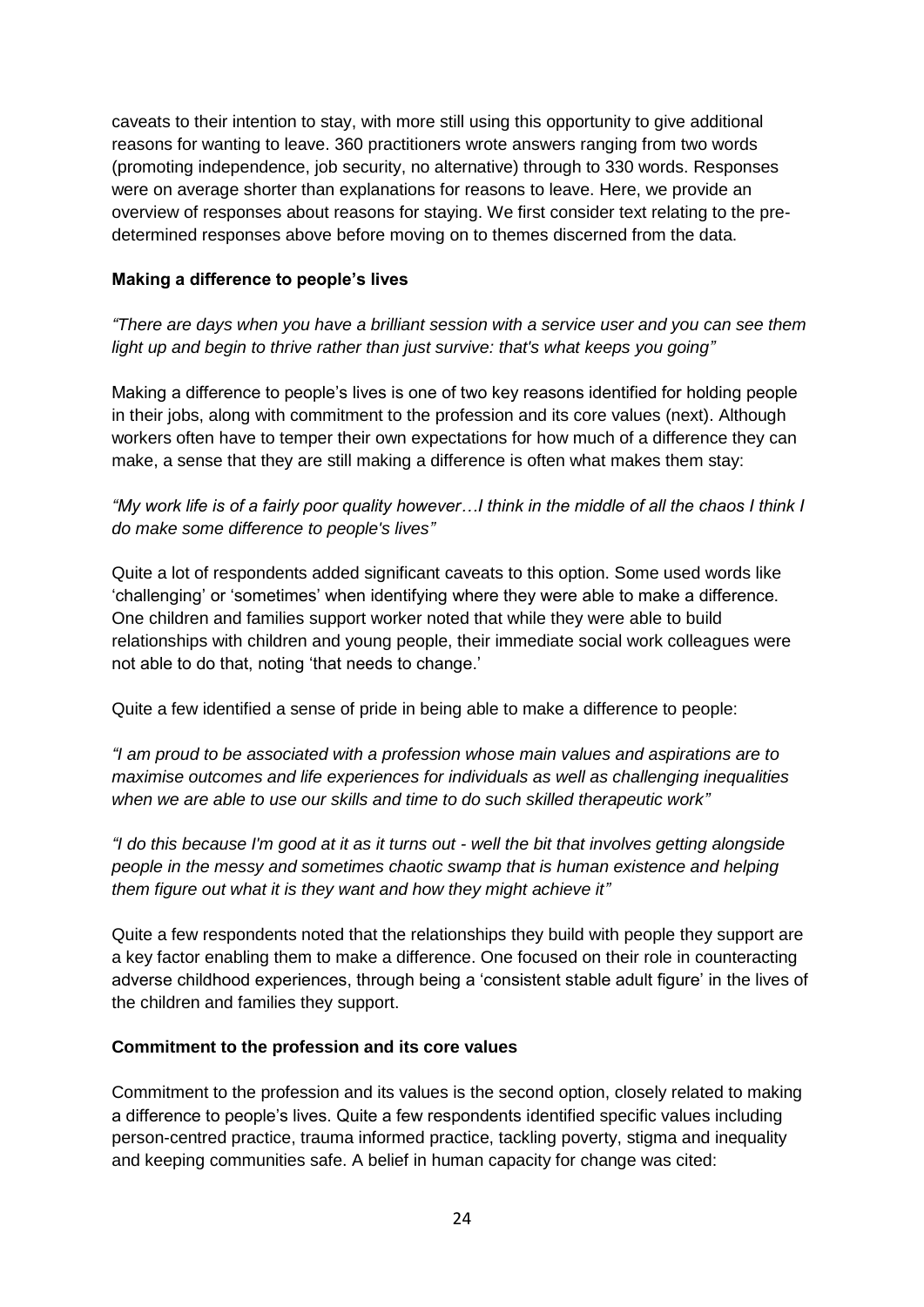*"I think for longevity you need to have an intrinsic interest and curiosity and belief that change can happen"*

There is a tipping point for the extent to which staff can cope with compromised values.

*"I love my working environment and I am dedicated to the social work profession and core values. I trained hard to work with people, however the lack of time to do so is demoralising"*

Making a difference to people is entwined with a commitment to the profession in many accounts, representing the two key reasons for social workers staying in their jobs.

#### **It's what I trained to do**

Having trained for the role was identified by 41% of respondents, considerably lower than the main two options, but still important to many. There are considerably fewer comments than for the first two option. There is a strong sense in relevant comments of practitioners having committed, financially, intellectually and over time, to their profession. Having made the investment, it would be a loss to leave, or is simply not feasible.

*"I have studied at university for 4 year and a year at college before this, this is a long time to no longer work in the studied area. I believe I can make a difference to people's live and am committed to social work and the core values"*

#### **My colleagues**

While this option does not feature statistically as strongly as the two key reasons, at 38%, it is much more strongly highlighted in the narrative, with many stating that they could not stay if not for colleagues, with emphasis on the importance of mutual support.

*"I would feel guilty leaving my job and taking with me the knowledge I have and the support I provide to my team-mates. We all struggle but we help each other, and it is a big loss when even one person leaves"*

While some comments noted the importance of good relationships with peers in the absence of good relationships with management, a few identified both were present:

*"Feeling supported as a worker, feeling grounded and valued - relationship based interactions between management and colleagues just as we practice relationship-based interactions on a day-to-day basis - this should be mirrored through the systems"*

Quite a few respondents identified that colleagues leaving due to stress, which was negatively influencing their own commitment to the job.

#### **Financial**

A third of respondents identified finance as a reason for staying in social work. Finance is most often a practical necessity, relating to paying bills and mortgages: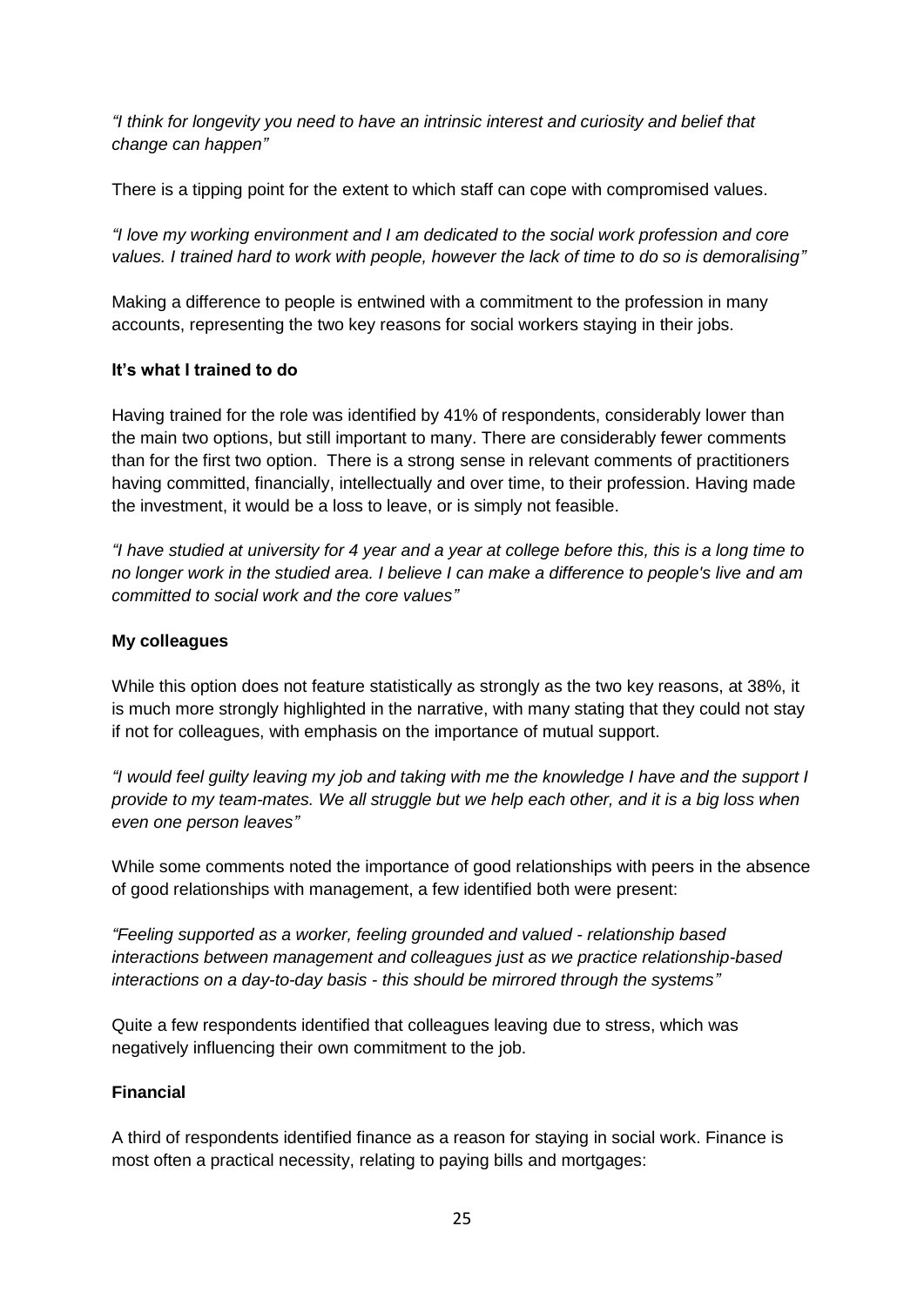*"If I could afford to retrain I would do it in a heartbeat. However, due to childcare, financial issues etc, it wouldn't be possible. I often wish I trained in something else as I feel trapped"*

Financial concerns are also about fairness and recognition given the demands of the work:

*"For the level of responsibility, the pay is terrible"*

Finance alone was not necessarily a reason for staying:

*"More resources and a supportive culture would make me stay more than money"*

Some roles are more poorly paid than others:

*"I do feel that I make a difference to people's lives, and it is rewarding. However, as a Social Work Assistant I feel that the pay is very poor along with the poor grade"*

While a few social work staff are satisfied with their pay, they are in the minority. Bearing in mind that 25% had picked the option of poor salary as a reason for leaving, it is the necessity of paying the bills rather than satisfaction with salary that is a reason for staying.

#### **Enjoyment**

Less than a quarter of respondents identified enjoyment of their job as a reason for staying.

*"I very much enjoy that I am able to help children find safe foster placements and adoptive placements and hopefully move on to have happy, safe and fulfilling lives. I also enjoy supporting adults to achieve their dreams of becoming foster carers and adopters"*

The relatively low response rate to the tick box option was mirrored/amplified by limited references to enjoyment of the job in the narratives.

#### **Positive work environment**

It is concerning that fewer than one in five respondents identify a positive working environment as a reason to stay in their job. There are some workers who do enjoy a positive work environment:

*"The team I'm in at present is supportive with a timescale that gives me time to think and supports me to learn"*

Even when individuals thought of their working environment positively, the pressures could still counteract this reason for staying:

*"Having spoken with friends who work in different councils, it appears I have found a council that is mindful of worker mental health. Across the board, I'm enjoying the experience, but I do worry about my own personal health: mental, psychological and physical. I can see myself departing from the role should things continue to get worse"*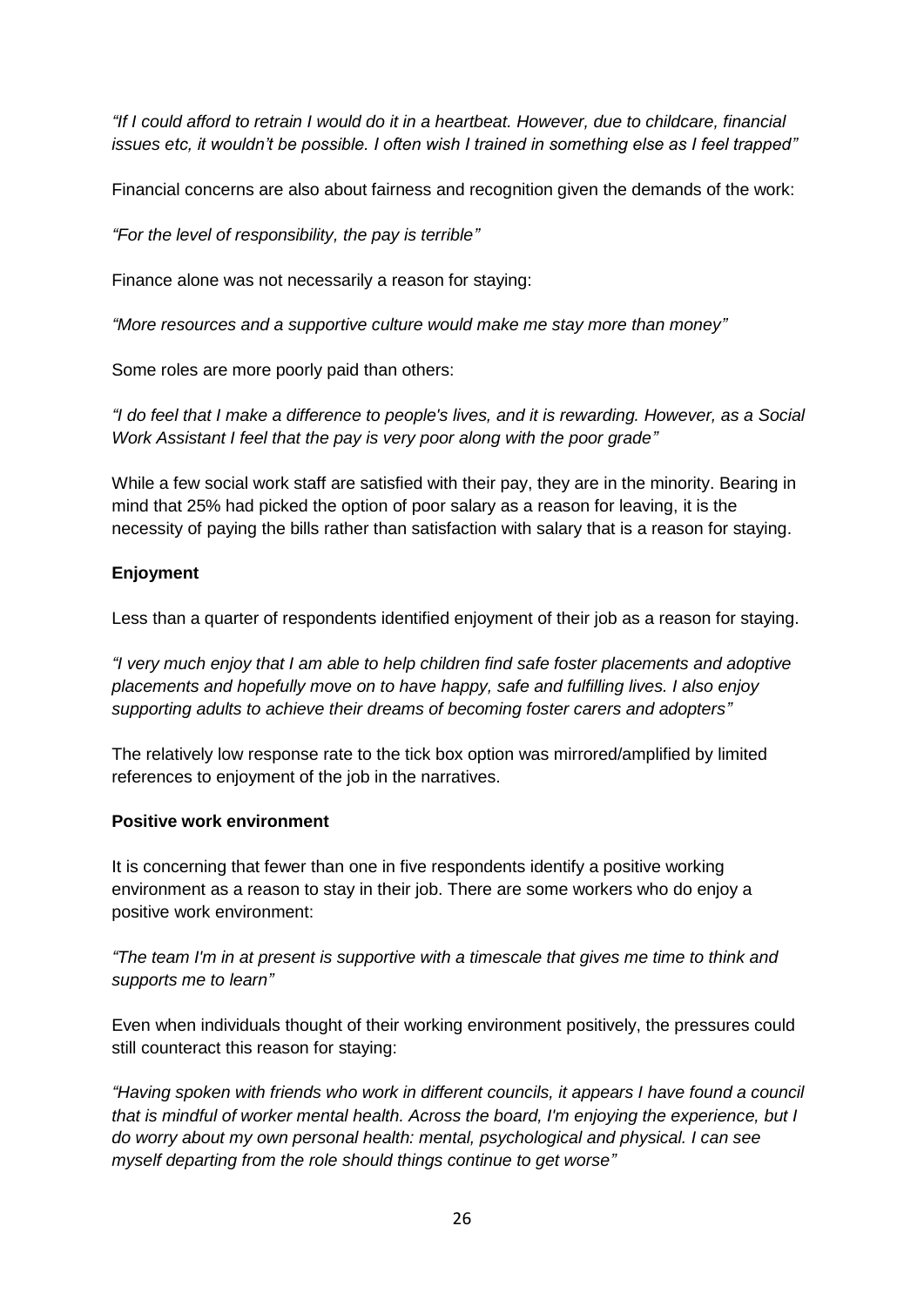The limited responses to positive work environment are consistent with some of the reasons for leaving, including lack of managerial support, unmanageable workload and administrative burden.

#### **Career progression opportunities**

It would seem from the narratives, that this option has a low response rate because few people identify that they have progression opportunities. There are exceptions, such as one worker who enjoys their role as a lead for the Promise, and another who relishes the prospect of training as an MHO. Overall, however, this is a clear gap in the current structure of the profession. Even at a more limited level, being able to take part in steering groups or similar opportunities to gain further experiences is not possible because of workload pressures. One respondent would like to gain a professional qualification to progress:

*"Incentives, sponsorship, support and encouragement to gain SW/ OT Qualification would encourage me to stay in my role and offer a pathway for career* progression"

#### **Additional factors identified by respondents**

#### **Autonomy**

Just as lack of autonomy was spontaneously identified by several people as a reason to leave social work (see above), conversely, having autonomy was identified by a few as a reason to stay. Relevant comments also referred to other positive aspects of the work:

*"The team I work in and the colleagues I have, alongside supportive management who implicitly trust my judgement and how I manage my caseload, is what keeps me"*

#### **Relationships with other professions**

There were mixed views on relationships with other professionals throughout the survey. Some social work staff reported positive relationships with other services:

*"I have an excellent team around me and other professionals on the whole work well with us"*

There were contrasting views, often strongly worded, which indicated a range of frustrations and perceived lack of respect and genuine collaboration:

*"Better joint working with other services (NHS and Police Scotland) must be improved. A recent experience with a community detention took 3 days despite… a warrant already in situ to take the client to hospital"*

*"The elephant that needs addressing is that Social Work is not valued or respected by NHS colleagues"*

This could have particular implications where there were risks involved, with a sense that the risks were not being shared: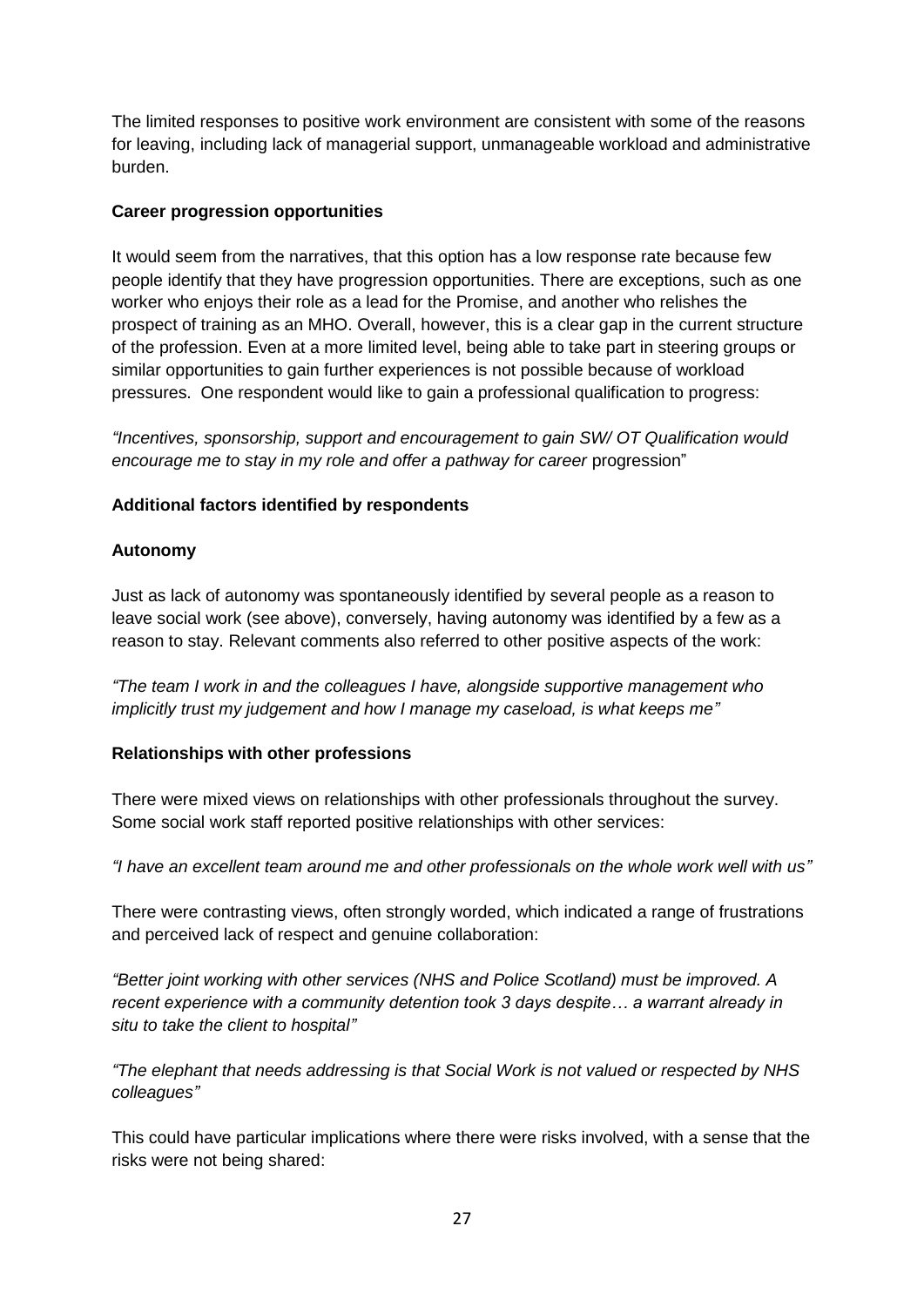*"Still at meetings other professionals are not attending and there is a lack of collaborative working/sharing of risk - this very much sits with us"*

Reasons for leaving, including fear of making mistakes and general manageability of workloads can be mitigated through collaboration, when it happens and works well.

#### **Other factors**

We noted other additional themes in responses about reasons to stay, which were more reasons to leave, relating directly to themes already covered above. These included some of the pre-determined options such as poor work/life balance, lack of managerial support, lack of resources and impact of the pandemic. We therefore made amendments to the earlier sections to reflect the weight of opinion, rather than repeating them here.

#### **Conclusion**

In the Setting the Bar survey, the reasons for wanting to stay were muted compared to reasons to leave, in terms of both numbers writing narrative, and length of narrative. In addition, there were far more examples of respondents using the reasons to stay to express why the wanted to leave, or to qualify an intention to stay than there were people writing something positive in reasons to leave. This section of the survey highlights a wide range of complex and interrelated push and pull factors that are shaping social work perspectives about the profession, as well as specific positive and negative experiences of doing the job. Clearly, the ability to make a difference to people's lives sits alongside the core values of the profession as two key factors holding people in their jobs. However, for too many practitioners, a range of pull factors are seriously getting in the way, and a tipping point can be reached, where the job is no longer tenable.

Responses to this section outline that the challenges facing social work are complex, but not insurmountable. The narratives help to identify links between the challenges, suggesting that intervention in response to one challenge could have knock on effects on others. For example, making workloads more manageable would likely impact on work-life balance and also improve mental health and wellbeing. While there are significant causes for concern, respondents are already identifying solutions which could tackle and resolve the challenges.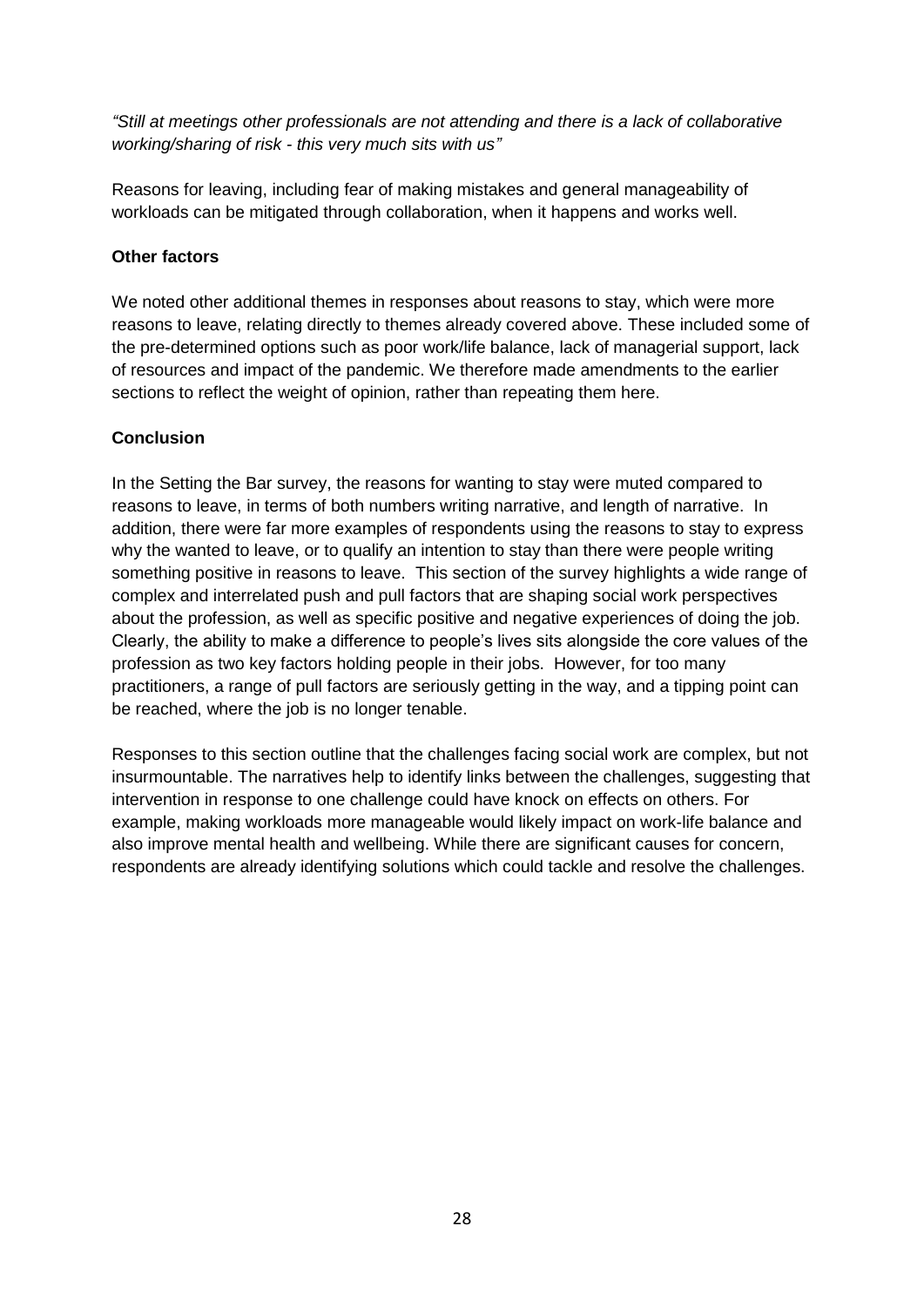# <span id="page-29-0"></span>**Appendix 4: What's already happening: action to support social work**

The Setting the Bar report confirms the commitment of the profession to making a difference and to core social work values, whilst also highlighting multiple pressures and demands on the social work workforce. We have heard about these pressures from our members at Social Work Scotland, and those at the frontline of social work delivery over the past several years. Increasingly we have heard that the workforce is less able to deliver social work as intended, through strong relationship based practice, rooted in the ethics of the profession. The Setting the Bar report confirms this is the case and articulates the impact of diverse legislation and policy on the capacity of the workforce to take forward their work in the way they were trained to do so.

We'd also like to acknowledge that even before the pandemic, wider circumstances have been challenging for more than a decade. Austerity has led to direct cuts to services, administrative support and social work budgets. The cuts have had an indelible effect on the profession and how social workers are able to balance their workload and approach. There have also been associated training and recruitment issues all the way from placements from Universities to specialist training and support to manage the job day-to-day, including training in response to diverse policy agendas. It's fair to say that many social work staff may never have worked in any way other than what they're doing now.

We published the survey, and this resulting report, because we want to set a bar for what the profession can realistically do, and what it needs to do it; one set by professional leaders in social work, and augmented by legislation and policy set by the Scottish Government to achieve best outcomes. We're at a critical point; we can't afford to lose more social workers, and we must support the ones we have, from students and newly qualified practitioners to those experienced social work managers and leaders providing much of the support to the rest of the workforce. What is needed now is the enabling context which can allow that to happen. For this we need capacity, resources and professional leadership.

#### **Stronger leadership and voice for the profession**

The need for a stronger voice for social work is a clear, unified message from the data gathered through Setting the Bar and the CSWO survey, and much more widely throughout our engagement with members and the profession.

Social Work Scotland– and our colleagues at the Scottish Government - see leadership as a continuum. Good leadership qualities are part of the necessary skills and development of the workforce, from the start of a worker's career, throughout their moves into senior positions. Leadership is seen, and felt, across the structures in which social work operates, and we're invested in ensuring that the profession is fully equipped to lead now and into the future. The multi-agency context and the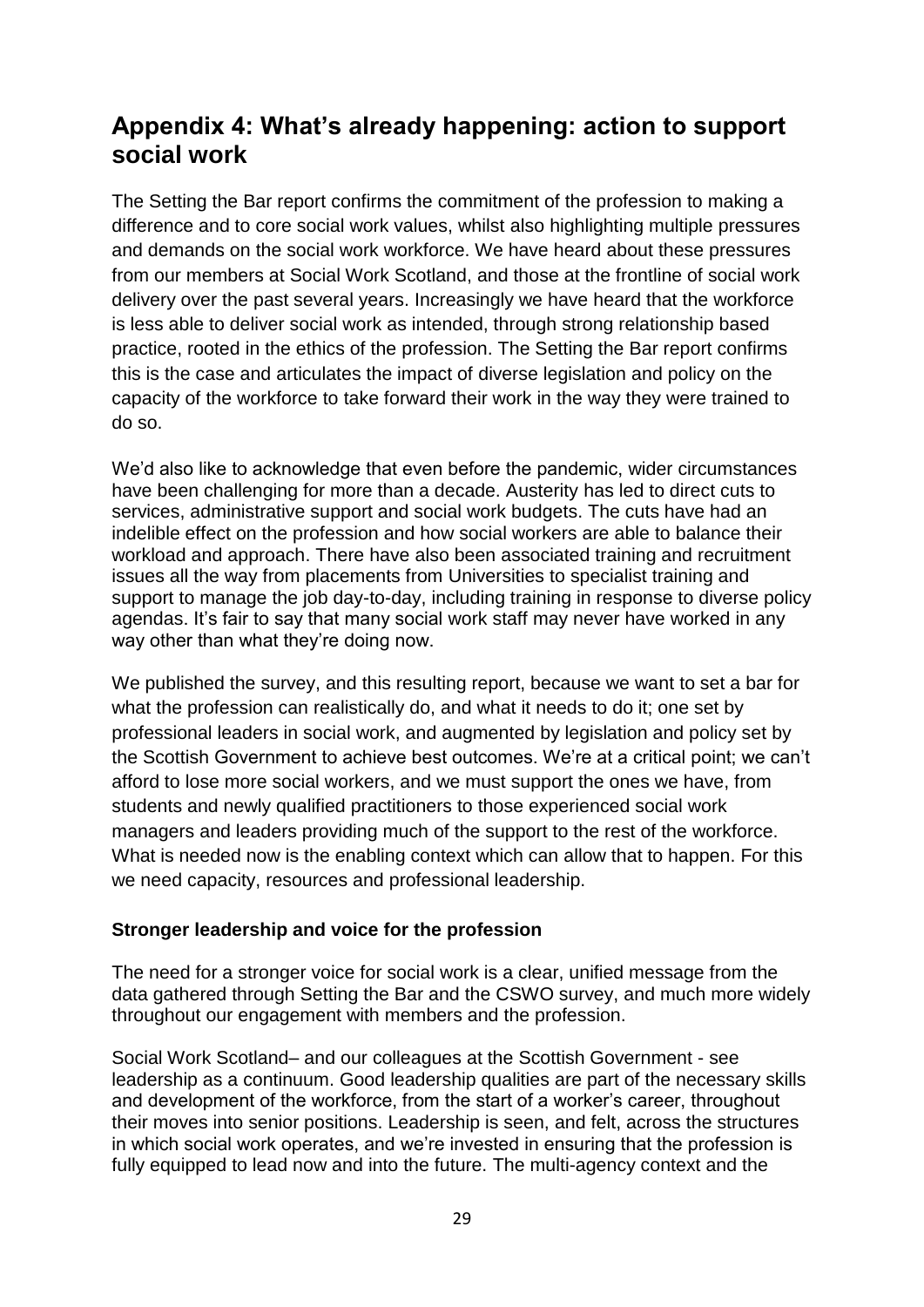systems in which social work is practiced require not only knowledge and experience in practical application of legislation, but also a skill set that allows them to articulate their approach to ensure that human rights and person centred approaches are at the heart of decisions made.

We are committed to initiating the development of leadership programmes that reflect an understanding of the needs of social workers leading in different contexts from the point they enter the career. This would entail both opportunities for career progression whilst also contributing to strength of voice.

We were reassured to see that many of the key issues raised in your responses were things we were already working on, and the evidence and picture that's emerged from this project sharpens the focus and need for this work to continue at pace:

- The development of an **Advanced Practice Framework** will set out the structures which support social workers to progress through different career phases and describe a cohesive and supportive series of academic, learning, developmental and work based opportunities to support the workforce. Whilst focusing on social work practice, the development and implementation of the framework will be cognisant of the diversity of social work practice alongside the multiagency and interdisciplinary landscape which exists in all practice areas. It will promote training and the attainment of knowledge and skills as an expectation and align the relationship between continuous professional development, expanding knowledge and skills base, and the quality of associated outcomes.
- **The Social Work Education Partnership (SWEP)** are undertaking vital work to future proof Social Work Education and ensure that the profession has a workforce of skilled, knowledgeable Social Workers. There have been longstanding challenges facing Social Work Education, putting qualification routes into the profession at risk, which have only been exacerbated by the pandemic. SWEP are moving forward infrastructure proposals which seek to bridge the gap between Social Work Education and frontline Social Work delivery. These proposals are built around an ethos of partnership between Universities and Local Authorities, sharing responsibility for the development of the future workforce. Vitally, this work sets out the importance of workforce planning, influenced and shaped by proposed maximum caseload numbers, determining the numbers of students entering courses.
- **The development of the Centre of Excellence (CoE)** is one of a range of interconnected projects with the ambition of addressing some of the inconsistencies across Scotland in approaches to innovation, improving quality and service delivery in social work. It is clear that effective implementation of the wide policy agenda requires a more co-ordinated and consistent approach to quality improvement, research and evaluation. An ambition for the CoE is to widen participation of social work use of research to support and improve practice and the development of practitioner skills as coresearchers and producers of knowledge. Crucially this work will align to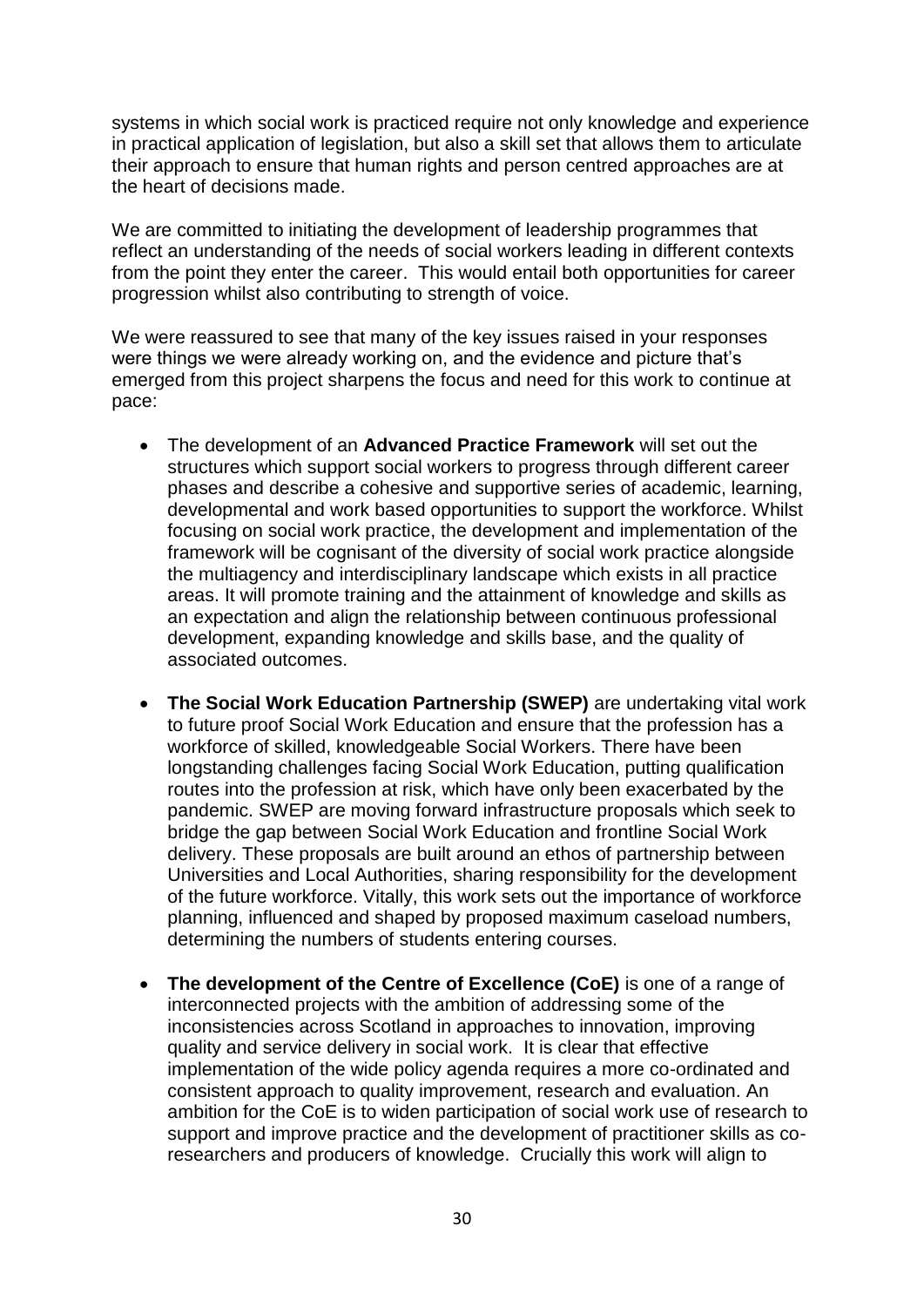existing national learning programmes and collaborate with other CoE while maintaining a clear emphasis on the social work profession.

- **Leadership development** as a priority area for focus: growing leadership from the NQSW year throughout the career, we've engaged with key partners to make sure that social work leadership is progressed. The future strength of the workforce is dependent upon skilled and experienced leaders, and Social Work Scotland are involved in National Leadership developments to ensure that developments invested in around growing the capacity for leadership include the social work profession.
- **Anti-racism and anti-discriminatory practice** is a key focus for Social Work Scotland, SASW, the Scottish Government and other partners; highlighted by the release of SASW's report last summer on the experiences of BAME social workers. We're working closely with our Board, our network of Standing Committees, subgroups and members to find ways to embed anti-racist values and actions into all the work we do. This includes reviewing our own organisation's processes.
- **Raising the profile of social work** through dedicated and targeted work with partners and the wider public, including SASWs Cross-Parliamentary Group. Social Work Scotland also directly support and fund evidence-based reframing work focussed on changing perception of care experience, and a developing project looking at how we can better articulate the social justice impact of social work. A key part of Social Work Scotland's role is also to provide a bridge between members and decision makers – including supporting social work leaders to raise issues directly with Ministers.
- **Support for newly qualified social workers**: Scottish Government are scaling up work across Scotland to ensure a mandatory supported year for NQSW's first year in practice. Through our partners, SSSC, funding support is in place for a number of early implementers across the country who are adopting different approaches to supporting NQSWs. We will use their findings to seek further resources and practical support to support national implementation from next year.
- **The Scottish Government, in collaboration with key stakeholders, has developed of a programme of trauma training and implementation support for Social Work Services.** The programme covers key actions under the following headings: Suitable training and learning resources; Building capacity for trainers; Social work qualifications, Newly Qualified Social Workers and Advanced Practice; and a programme of implementation support for social work. As part of the work plan, an implementation support team will be recruited to provide infrastructure for a co-ordinated national approach to implementation support. This will help address the roll out and sustainability gaps by delivering a range of national trainings including train the trainer programmes, which will build capacity in social work services. The Implementation Support Team will provide service specific follow up implementation support, in collaboration with partners to support the local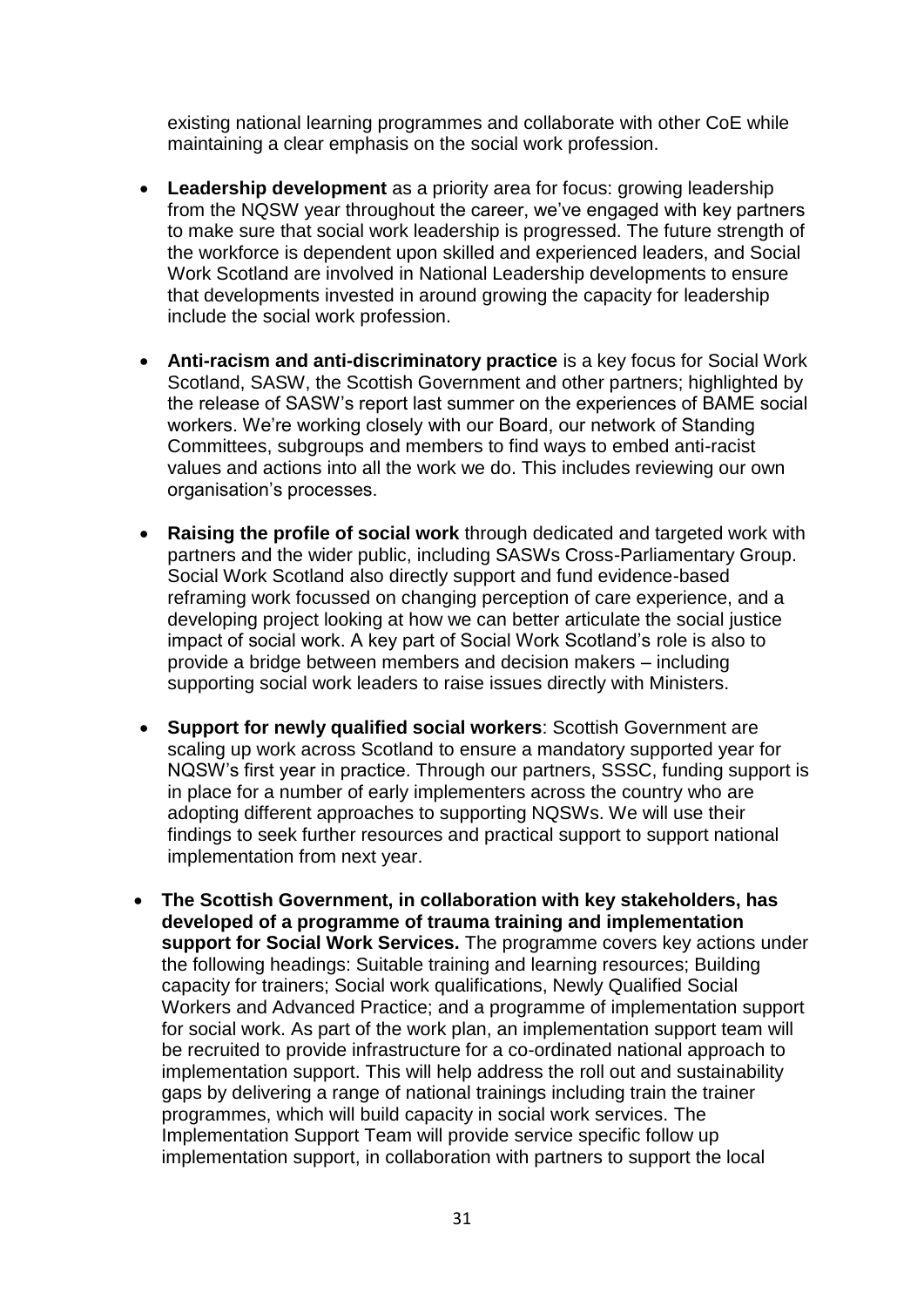system, policy, environmental and practice changes necessary to embed training knowledge and skills into practice over time.

- **Career Progression pathways -** In recognition of the urgent need to increase the social work workforce, increase the variety of routes for entry into the profession and in response to sector feedback, the Scottish Government is seeking to expedite the development and delivery of a Graduate Apprenticeship route into the profession in Scotland, and expand the current work-based learning courses that are currently on offer. The Office of the Chief Social Work Adviser are seeking to provide the necessary resource for the rapid development and delivery of a pilot cohort for a GA in Social Work.
- We want to use the information provided in this data to unequivocally improve conditions and support for social workers, and to **inform developing a National Care Service and National Social Work Agency**. We have promoted the importance and necessity for a National Social Work Agency (NSWA) from our initial engagement with the independent review, and believe that the social work profession is stronger together and are committed to actively working alongside key partners to ensure that the NSWA will support the social work workforce in developing the key skills and conditions in which the profession will thrive. We are active partners in the discussions around the design and development of the NCS, through national engagement opportunities and through the ongoing work being taken forward by the SDS Team, hosted in our organisation, and informing SG on the vital components required to support those accessing services to achieve their outcomes.

#### **Workforce and Resources – how do we develop, support and retain the social workers we need?**

We know there are many different approaches to workforce issues; it is a complex topic informed by a wide range of factors. To inform and shape these factors, with the aim of achieving a common platform of understanding, we want to be explicit about the number of social workers we need.

The evidence in this report highlights issues we are aware of in relation to recruitment and retention challenges. It is anticipated that the report detail will provide a basis from which effective workforce planning can develop, inclusive of the full complement of the social work workforce. We're working with the Scottish Government to develop national indicators to evidence system demand and workforce supply requirements.

This includes being clear that **social work isn't at odds with social care.** Social work and social care are distinct and necessary parts of the successful delivery of social work services. The investment in both of these areas of the workforce to allow them to carry forward their roles to the highest standard will improve the outcomes of those accessing social work services.

We want to support the social work workforce, including para-professionals, to undertake preventative and community-based work. There needs to be a consistent approach with equity of support, but also recognising need for tailoring,